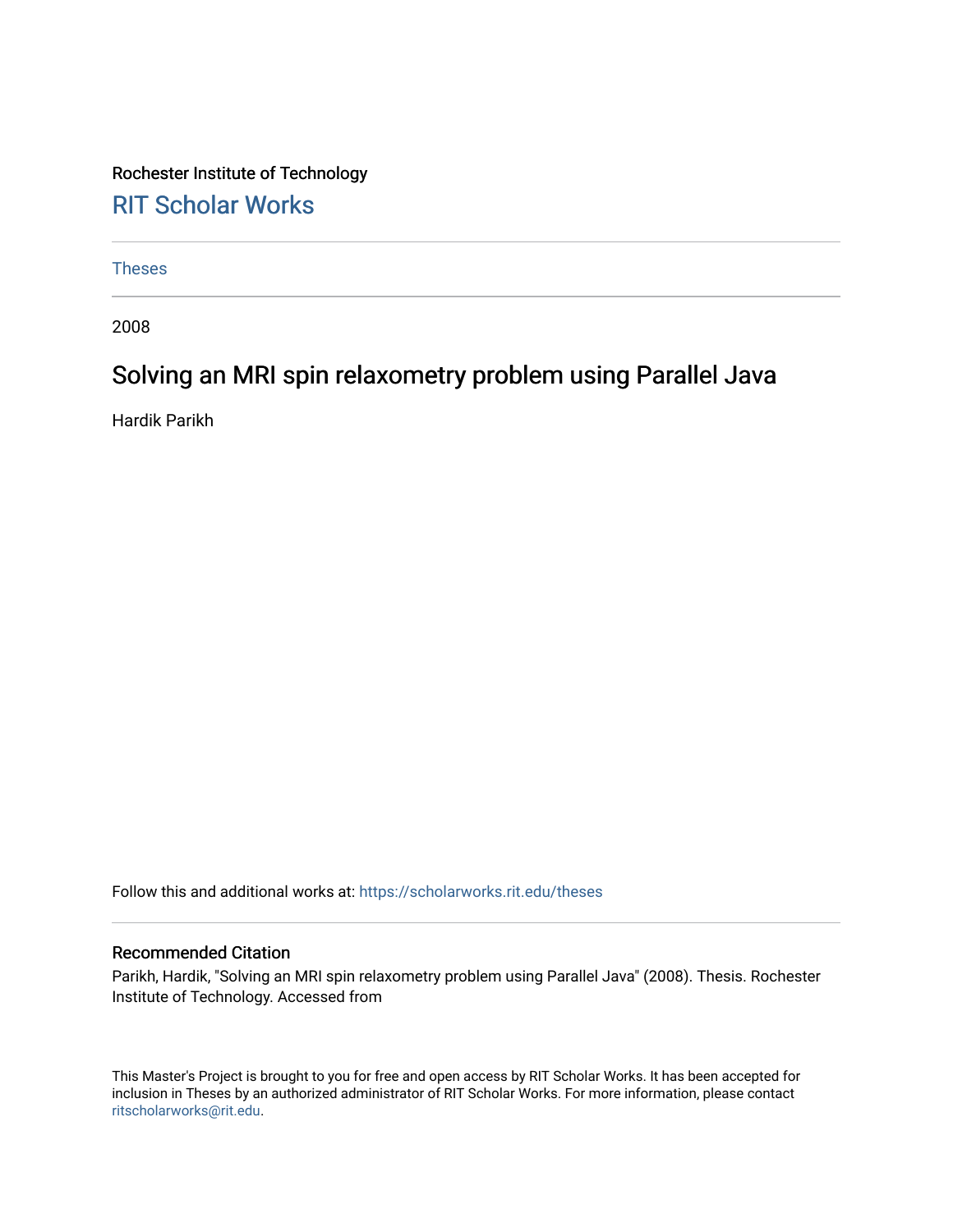# **Project Report**

## **Topic:**

# **Solving MRI Spin Relaxometry Problem (using PJ)**

**Student:**

**Hardik J. Parikh** 

**Committee:**

**Chair: Prof. Alan Kaminsky Reader: Prof. Paul Tymann Observer: Prof. Fereydoun Kazemian**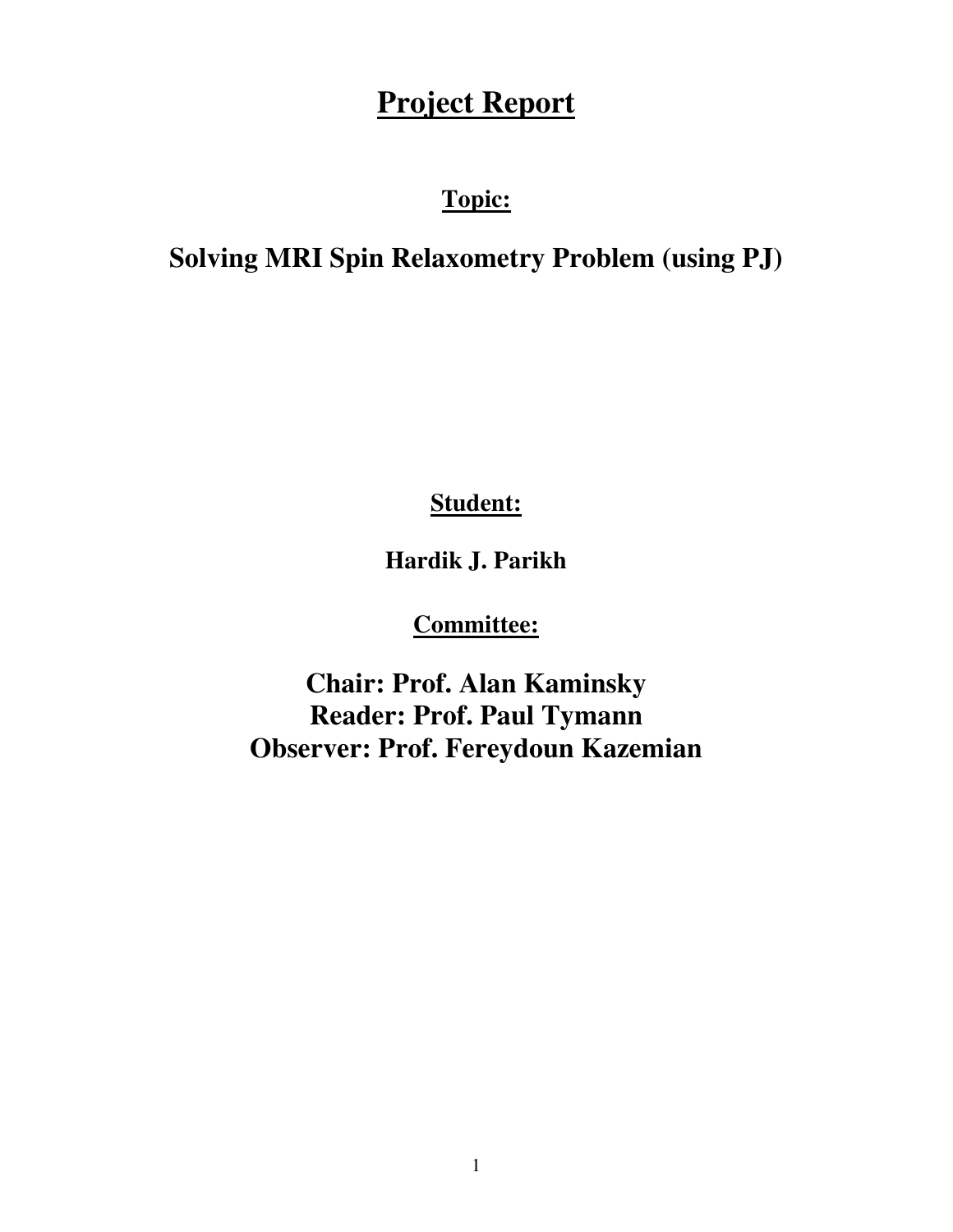# **Abstract:**

Magnetic resonance imaging (MRI) is an imaging technique used primarily in the medical profession to produce high quality images of the inside of the human body, without using x-rays. The process of obtaining the spin density spectrum from the time samples of the spin signal for each pixel of a magnetic resonance image is known as MRI Spin Relaxometry [5]. The spin density spectrum is obtained by performing linear regularization on samples of magnetic resonance images obtained at different times. The spin density spectrum obtained from the body, is used by radiologists to diagnose disease, in its early stages.

However the computation involved is substantial and processing the pixels of the images, in parallel, reduces the time it takes to obtain the spin density spectrum. Parallel computing is suitable for the computations because the value of each pixel is independently calculated. This project involved developing a parallel algorithm implementation using the Parallel Java Library (developed by Prof. Alan Kaminsky) and MPI implementation in C. The algorithm implementation was done using both linear regularization and the non-linear least squares approach along with proper load balancing. Also, performance comparison was done between both the implementations for C as well as Java. Appropriate user interface was also developed for both the implementations.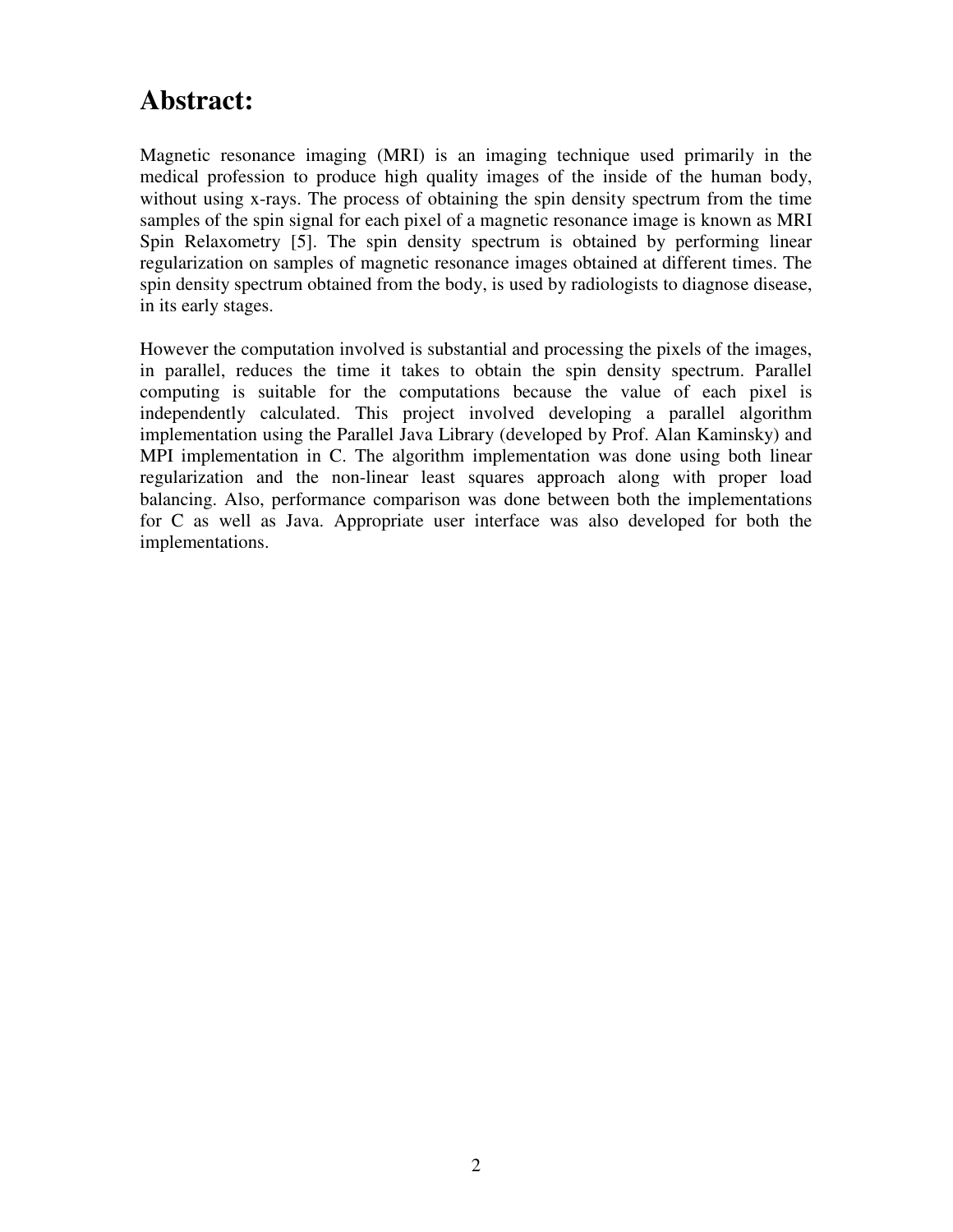## **1 Overview**

### **1.1 Magnetic Resonance Imaging (MRI)**

Magnetic resonance imaging (MRI) is a technique, used by radiologists, to produce high quality images of the inside of the body. MRI uses electromagnetic waves and radio frequencies (a.k.a. RF's) to produce images of the inside of the human body that can be used to diagnose a disease in the early stages. Tissues in the body have spin-lattice relaxation rate (R1) and spin-spin relaxation rate (R2). The distribution of R1 and R2 generates a signal from which an image is generated. R1 and R2 are said to possess diagnostic utility because the rates differ in a healthy tissue as compared to a diseased tissue. Hence the disease can be diagnosed from the image of the organ.

An MRI scanner is a device that produces a two-dimensional image of the part of the human body that is being scanned. The MRI scanner sends magnetic pulses (RF signals) through the body, and captures the images sequence to generate one slice of an image. By taking several images from different angles, a three-dimensional image is constructed. Thus, each slice's data comprises M images, which are taken at time values t and consist of an image comprised of  $R \times C$  pixels [5].

### **1.2 MRI Spin Relaxometry Problem**

The problem here is to find the spin density spectrum from the noisy MRI signal. Thus, this is the inverse problem i.e. figuring out the input that generated the known output. The dependency between the spin relaxation rate  $(x)$  and spin density  $(\rho)$  is non-linear. According to the inversion recovery sequence, the dependency is shown by equation

$$
S(t) = \rho (1 - 2e^{-xt})
$$
 (1)

 $\rho =$ spin's density  $x = spin's$  relaxation rate (sec-1)  $t =$  time at which image was taken (sec)

The figure shown below is the graph of S vs. t when  $x = 0.5$  and  $\rho = 1000$ . The values of x and ρ are taken from [5]. The diagram is plotted taking into consideration a single spin of only a single tissue. But a voxel (smallest resolvable element in MRI) [4] can contain more than one tissue.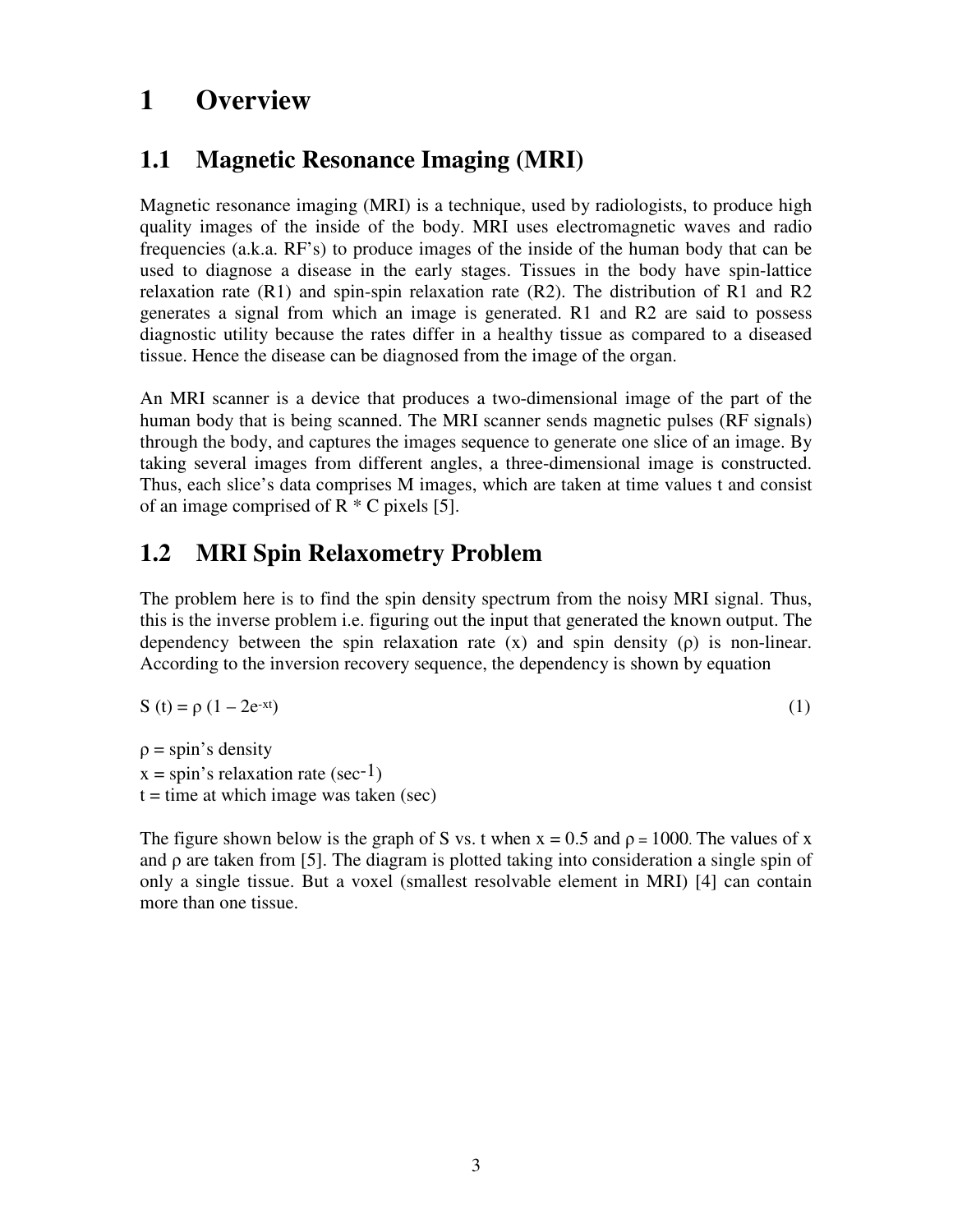



Thus, if there are two tissues, then the diagram becomes as shown below when  $\rho$ 1 = 750,  $x1 = 1.5$  for tissue 1,  $p2 = 250$  and  $x2 = 0.5$  for tissue 2. The resulting pixel's signal value S, at a given time t, is the summation of signals from all different kind of tissues, as depicted in the diagram shown below, for the tissues with above stated values. Thus, the signal value S, at time t is

$$
S(t) = \sum \rho (1 - 2e^{-xt})
$$
  
where  $\rho$  is the spin density and x is the relaxation rate, across all the tissues. (2)



#### **Figure 2**

In the above diagrams, both,  $\rho$  and  $x$  are shown in terms of the time t. However, we can express  $\rho$  and x in another form of graph, if we take  $\rho$  as y-axis and x as x-axis. Considering only two tissues and taking the above  $\rho$  and  $x$  values, the plotted graph would look as shown below: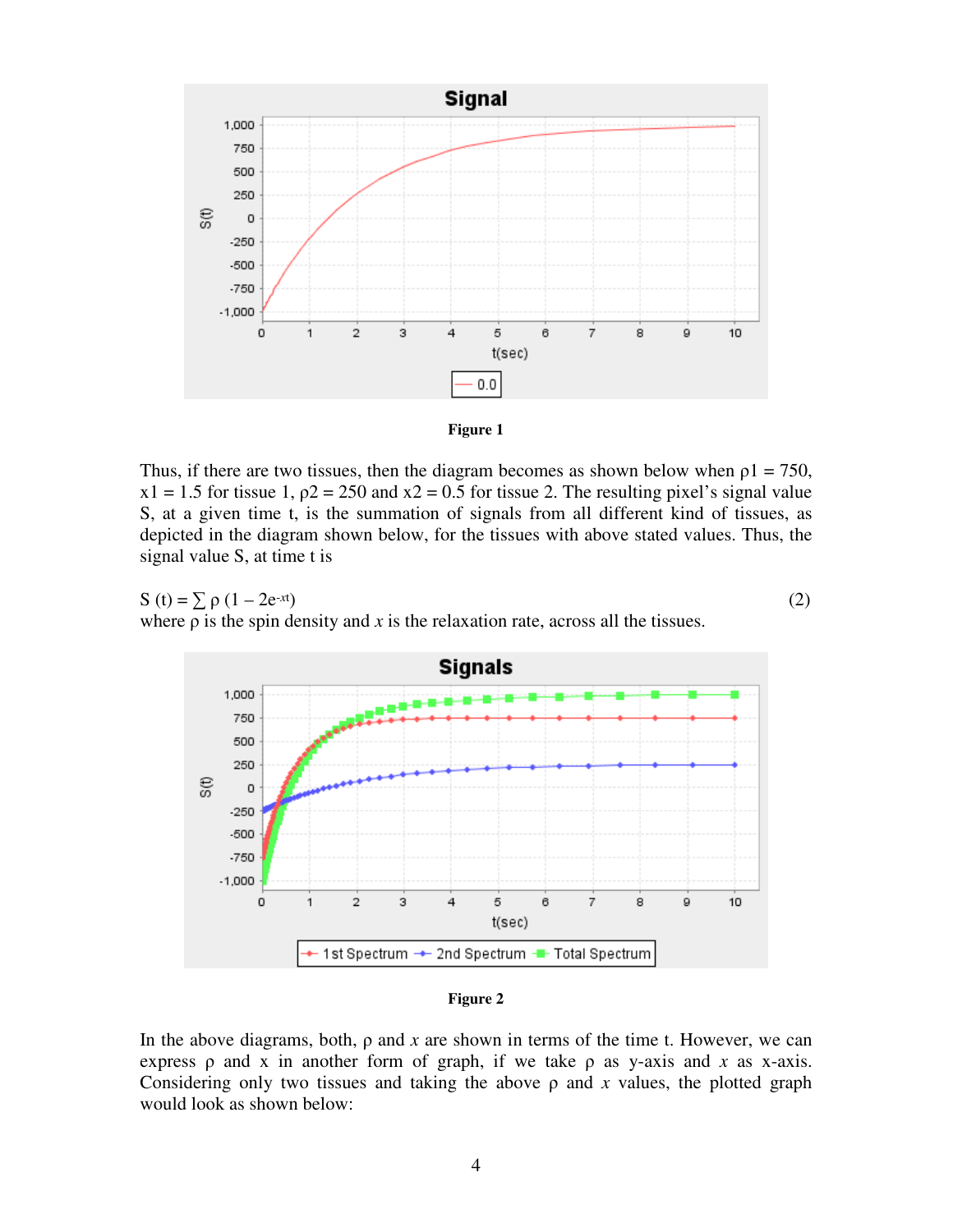



Real MRI scans would not have this many discrete values of  $\rho$  at various values of x. Instead, the values of  $\rho$  will be clustered around the possible values of x. Thus, in reality, what is depicted above, would look as shown below



**Figure 4** 

The  $\rho$  is a continuous function of x. Thus, equation (2) transforms to the following equation

$$
S(t) = \int \rho(x) (1 - 2e^{-xt}) dx
$$
 (3)

Where  $\rho(x)$ , known as spin density spectrum, is a continuous function around the values of x and thus integral takes place of summation, resulting in the above equation.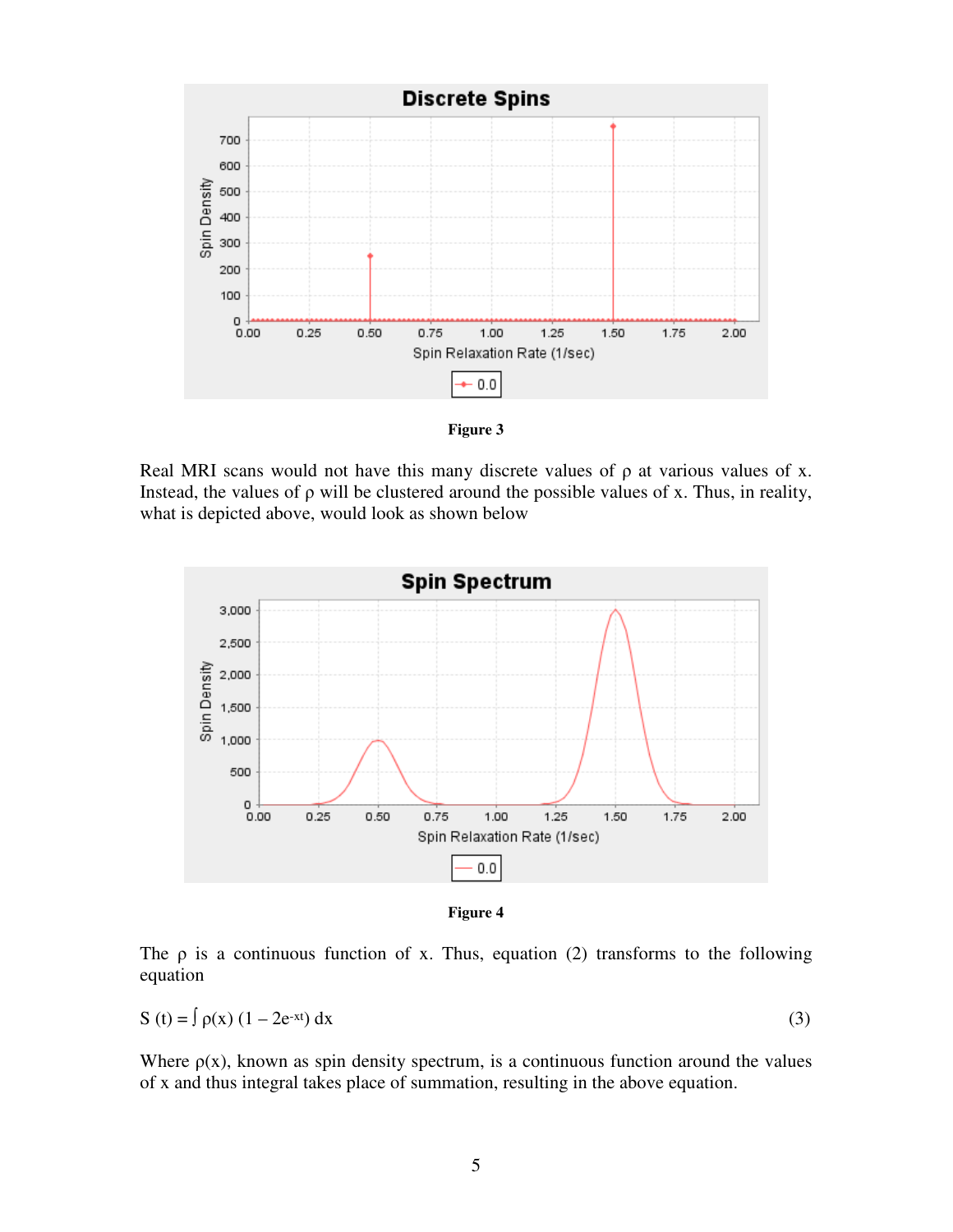Also, the signal diagrams are not ideal as depicted in Figure 1 and Figure 2. There are some measurement errors induced due to MRI instruments. Thus, the original signal obtained looks somewhat as shown below



**Figure 5** 

Thus, the MRI Spin Relaxometry problem is obtaining spin density spectrum  $\rho(x)$  values from value of signal S(t) at time t. It is an inverse problem, because from output, we have to track back the input value that generated the output. This has to be done for each pixel of an MRI image because each pixel contains an unequal number of tissues and thus different spin spectra.

### **2 Previous work done:**

Some work has been done in the area of solving MRI Spin Relaxometry problem.

1. Running serial algorithms simultaneously

Dr. Hornak, along with Prof. Schaller, tried to solve the problem by running parallel (more than one) versions of the serial algorithm that was used to solve the MRI Spin Relaxometry problem. Thus, multiple serial algorithms were run at the same time. More information can be obtained at [4].

2. Running a parallel algorithm [5]

Prof. Kaminsky tried to solve the problem by designing and developing an algorithm that was parallel. More information can be obtained at [5].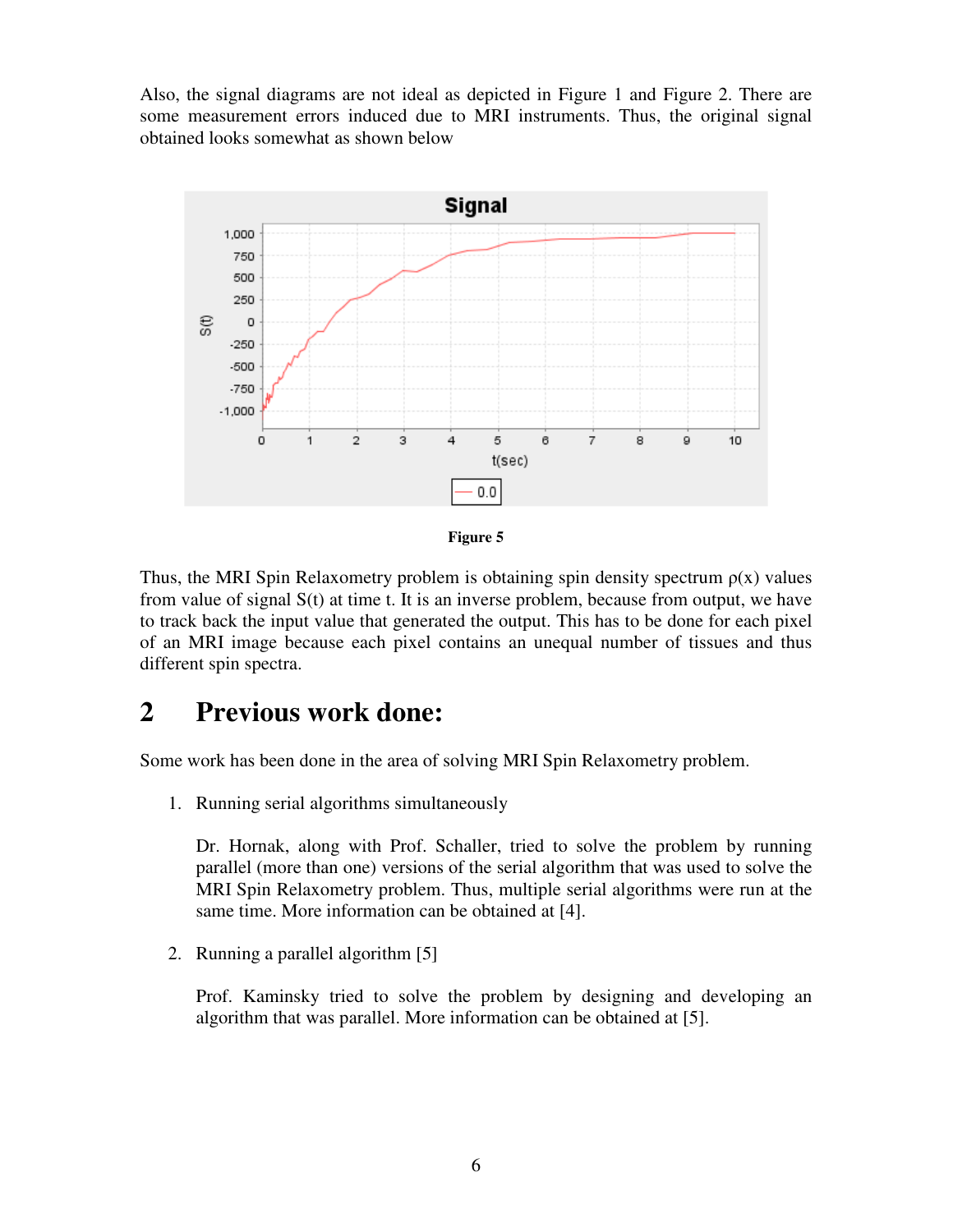# **3 Design Specifications**

There are basically two methods for solving the problem and finding  $\rho(x)$  values.

- 1. Selecting the values of spin relaxation rate  $(x)$  in some acceptable range and then using a particular method like constrained linear regularization and finding a nonnegative least squares solution. Here the values of the rate  $(x)$  are known and we try to find the spin density  $(p(x))$ . This particular method was used by Prof. Kaminsky to solve the problem.
- 2. Figuring out the values of  $p(x)$  and x, at the same time. The relationship between both is non-linear, as seen in equation (3). Thus, we need to perform the nonlinear least squares approach and obtain the non-negative least squares solution.



**Figure 6: Architectural Overview Diagram** 

We have used the same MRI dataset that was used in [5]. The output file generated by our Linear Regularization approach is exactly the same as the one generated in [5]. The sequential programs are also implemented along with their parallel versions for doing performance comparison and calculating speed-ups. With the help of this project, we are trying to do two specific comparisons: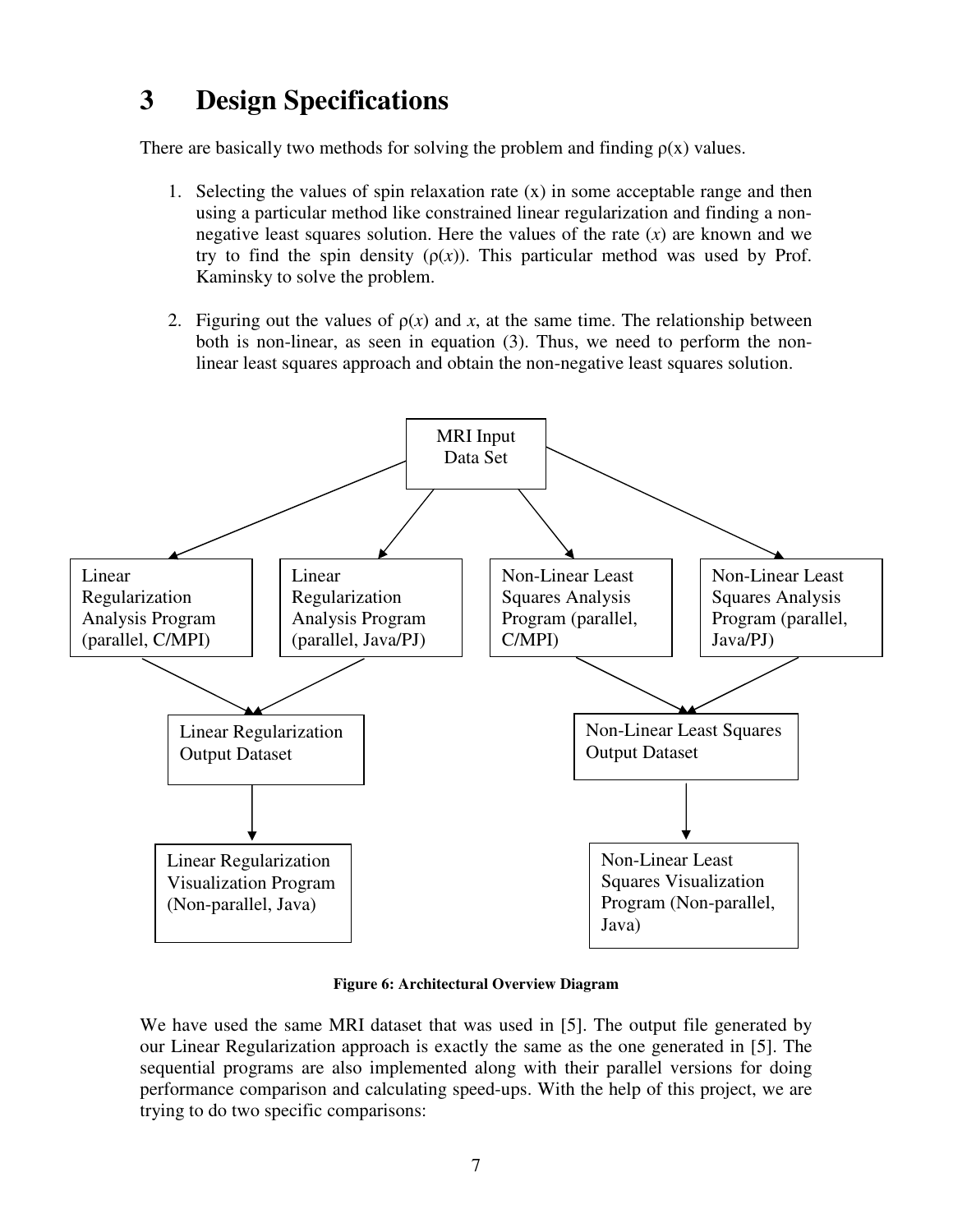- Linear regularization vs. non-linear least squares algorithm We are passing the same MRI input dataset to two different algorithms and comparing the efficiency and speed of two algorithms. We also compare the output results.
- Java vs.  $C We$  are also comparing the running times of Java and C versions.

The output files we generate for linear regularization and Non-linear least squares algorithms are also different. We provide this output file to the visualization programs corresponding to those algorithms.

## **4 Constrained Linear Regularization Approach**

For linear regularization, the output function  $g(y)$  is defined in terms of an input function  $f(x)$  and a response kernel  $r(x, y)$  as:

$$
g(y) = \int f(x)r(x, y)dx
$$
 (4)

The continuous integration at all the points is approximated by the summation of the values at discrete points.

$$
g(y_i) = \sum_{j=1}^{N} f(x_j) r(x_j, y_i), \text{ for } i = 1, 2 \dots M
$$
 (5)

Now, if we have the M values of  $y_i$ , N values of  $x_j$ , the measurement samples of the function  $g(y_i)$  (which possibly include measurement errors), and the response kernel values  $r(x_j, y_i)$ , then the inverse problem here is to find the function values  $f(x_j)$  which generated the output samples.

From equation (3), it can be seen that the dependency between the spin relaxation rate  $(x)$ and spin density  $(\rho)$  is non-linear. Using linear regularization approach [10], the spin density values ( $\rho$ ) can be found if all the other parameters are known. Thus, if we have the value of the spin signal  $S(t)$  and the spin-relaxation rates  $(x)$ , then the spin density  $(\rho)$ can be found.

This approach was explored by Prof. Kaminsky and Luke McOmber [5] to design the program that takes the spin relaxation rate values  $(x)$  in an acceptable range and finds out the corresponding spin-density values, such that the reconstructed signal  $S(t)$  (from the obtained  $\rho$  and value of  $x$ ) matches as closely as possible to the original signal value  $S(t)$ .

For further understanding of the linear regularization approach, please see [5].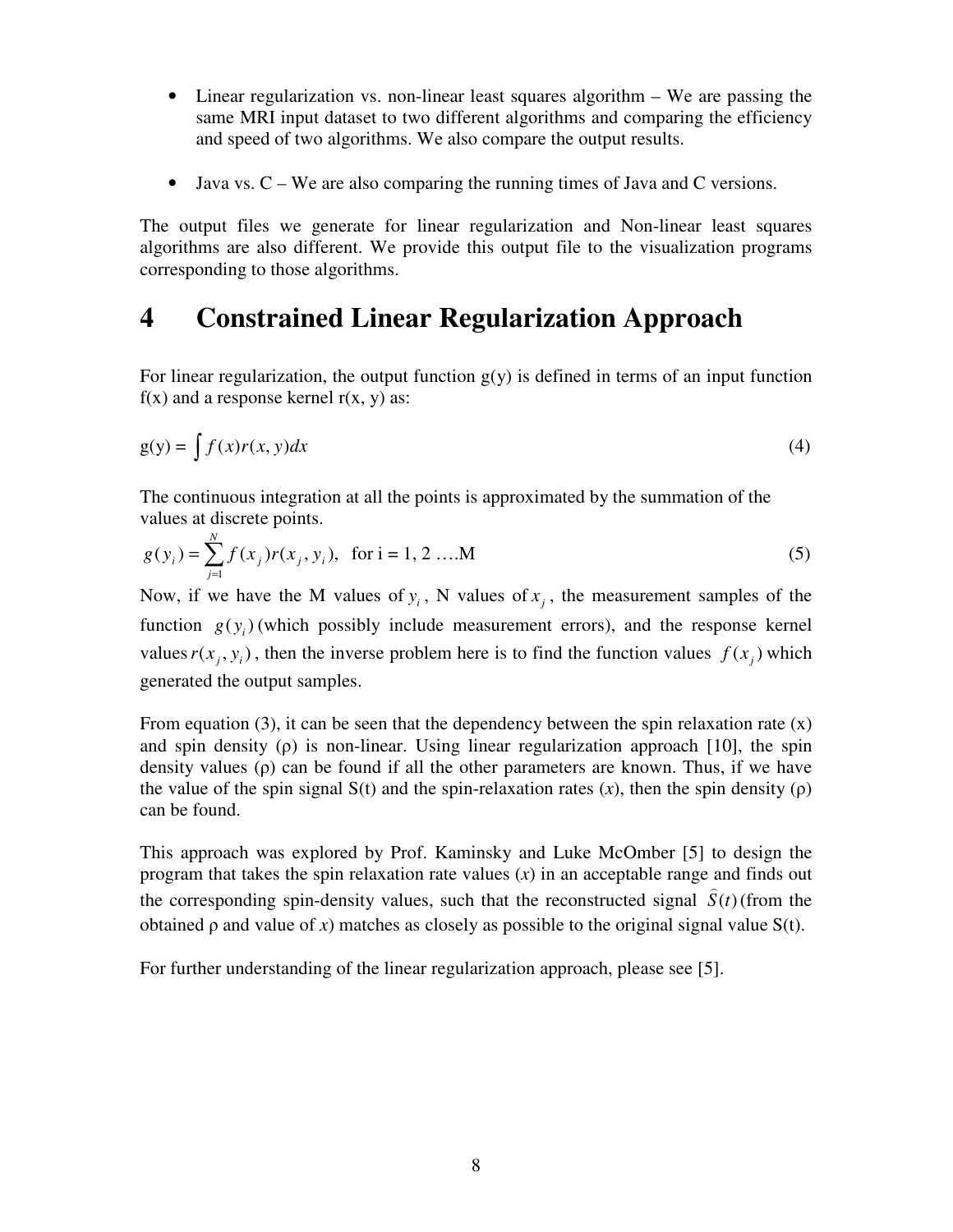### **4.1 Input Files**

This section describes the input files for the MRI spin relaxometry problem. There are **times** file, a number of **image** files, and a **mask** file.

#### **4.1.1 Times File**

Times file is a text file and it provides the image dimensions (in terms of number of pixels) and the timings at which the images were taken. Each line of times file is separated white space.

The first line of the times file has two fields: the total number of rows R (integer) of the image and the total number of columns C (integer) of the image. The rest of the times file consists of M lines. Each line contains two fields. The first field gives time  $t_i$  (sec, real number) at which the image i was taken,  $1 \le i \le M$ . The second field gives the name of the image file for image i.

### **4.1.2 Image File**

Image file is a binary file containing the image pixel values for a particular image i taken at time  $t_i$ . The file contains total R x C pixel values  $S_{rc}(t_i)$ , where r is the row number  $(0 \le r \le R-1)$  and c is the column number  $(0 \le r \le C-1)$ . The pixels are stored in the row major order i.e. the values of first row from left to right, the values of second row from left to right and so on.

Each pixel value is stored in binary as a two-byte integer in the range -32768  $\leq S_{\rm rc}(t_i) \leq$ 32767. The first two pixel values ( $S_{00}$  and  $S_{01}$ ) do not contain actual data but they are set to  $S_{00} = 0$  and  $S_{01} = 1$ , which helps in deciding the endianness with which the pixels are stored. Thus, if the first four bytes of image file are 0, 0, 0 and 1, then the pixels are stored in big-endian format i.e. the most significant byte first. If the first four bytes of image file are 0, 0, 1 and 0, then the pixels are stored in little-endian format i.e. the least significant byte first.

#### **4.1.3 Mask file**

The mask file is a binary file containing R x C pixel mask values  $M_{rc}$ .  $M_{rc}$  is 1 if pixel  $(r; c)$  has data to be analyzed. M<sub>rc</sub> is 0 if pixel  $(r; c)$  is not to be analyzed. Masking out certain pixel reduces the time needed to do the analysis.

Each mask value is stored in binary as a two-byte integer. The first pixel  $(M_{00})$  does not contain actual mask data, but instead is set to the value  $M_{00} = 1$ . This is used to determine the mask value's byte order. If the first two bytes of the mask file are 0, 1, then the mask values are stored in big-endian order. If the first two bytes of the mask file are 1, 0, then the mask values are stored in little-endian order.

An example of the input data can be found at [5].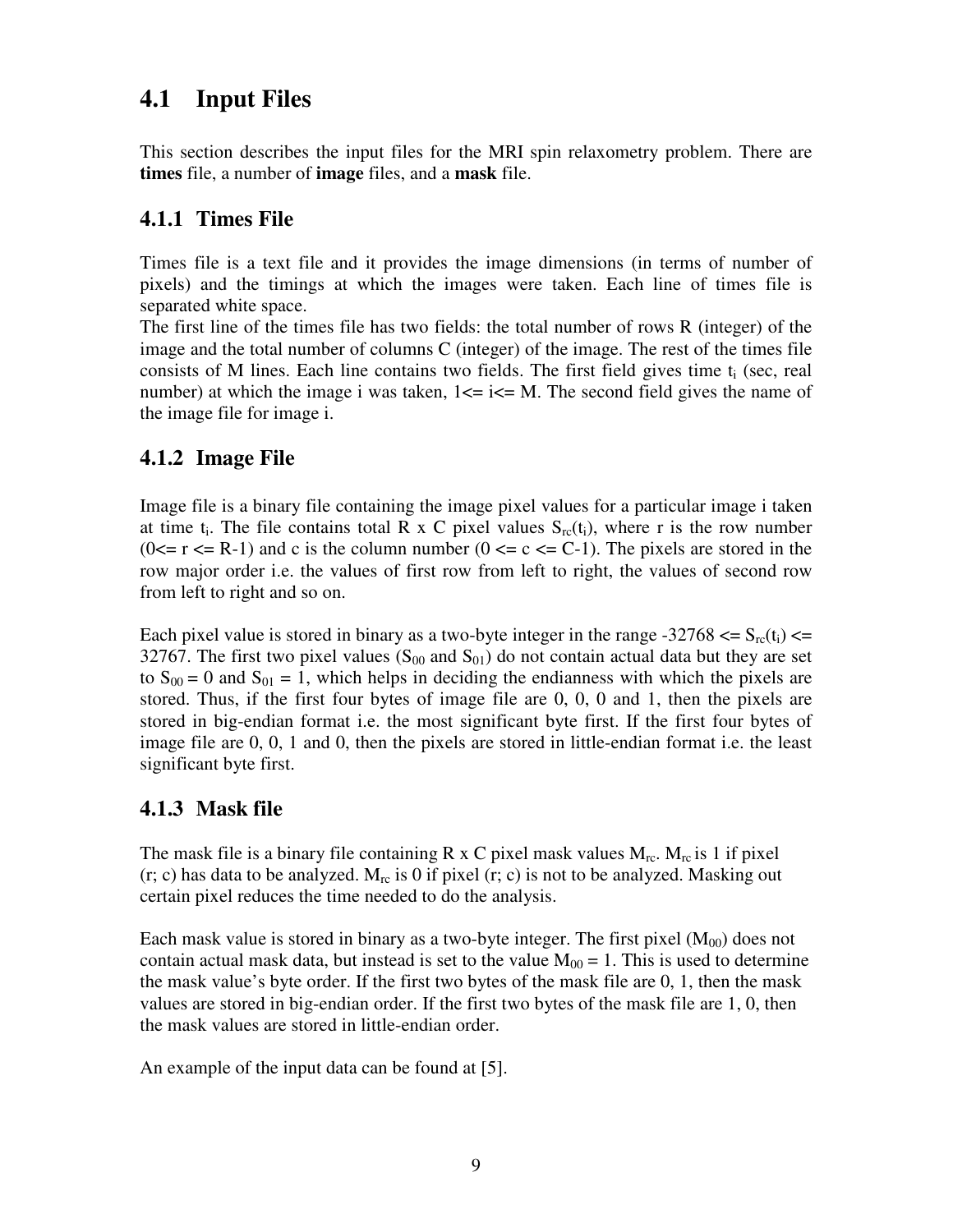### **4.2 Sequential Analysis Programs (C & Java)**

The sequential analysis program for Java remains the same as in [5]. The program SRSolveSeq is not changed at all and is used to do performance comparison with sequential analysis program for C. The sequential C program (SRSolveSeqC) is merely translated from the sequential Java program into C language.

The sequential programs (in C as well as Java) are created to do performance comparison between C and Java, as well as provide a benchmark for the performance comparison for their counterpart parallel programs.

The parameters for the programs remain common and are actually the same parameters, as provided for the SRSolve program [5]. The parameters are:-

- $x_L, x_U, N$  The programs calculate the spin densities for N values of spin relaxation rate *x* spaced between  $x_L$  and  $x_U$  inclusive.
- $\lambda_L, \lambda_U, L$  The programs calculate the solution for L values of the tradeoff parameter  $\lambda$  spaced logarithmically between  $\lambda_L$  and  $\lambda_U$  inclusive.
- *times* The name of the file which contains timings of all the images data.
- *mask* The name of the mask file for image data.
- *output* The name of the output file in which the analysis results will be stored
- *description* The description to be included in the output file.

The data fed into the programs was also the same used in [5], with  $x_L = 0.02$ ,  $x_U = 2.0$ , N  $= 100$ ,  $\lambda_L = 1e^{-3}$ ,  $\lambda_U = 1e^{2}$ , and  $L = 16$ .

Now, because the programs are sequential, there is only one process working on the programs at a time. The process reads the *times* file to determine the names of the input *image* data files. The process also reads the *mask* file to determine the total number of unmasked pixels. Now the process reads the spin signal values from the input image files and for each pixel, the solution  $\hat{\rho}(x)$  is computed.  $\hat{\rho}(x)$  is calculated for all the  $\lambda$  between  $\lambda_L$  and  $\lambda_U$ , using the constrained linear regularization algorithm (described in [5]). The corresponding F statistic and significance Q statistics for that  $\hat{\rho}(x)$  are also computed (described in [5]). The results are written to the file named *output* (given at the command line).

The format of the output file is described in Section 4.4.

### **4.3 Parallel Analysis Programs (C & Java)**

The main aim was to see the performance comparison between the Parallel Java Library (PJ) of Prof. Alan Kaminsky [6] versus Message Passing Interface (MPI) [7] implementation in C.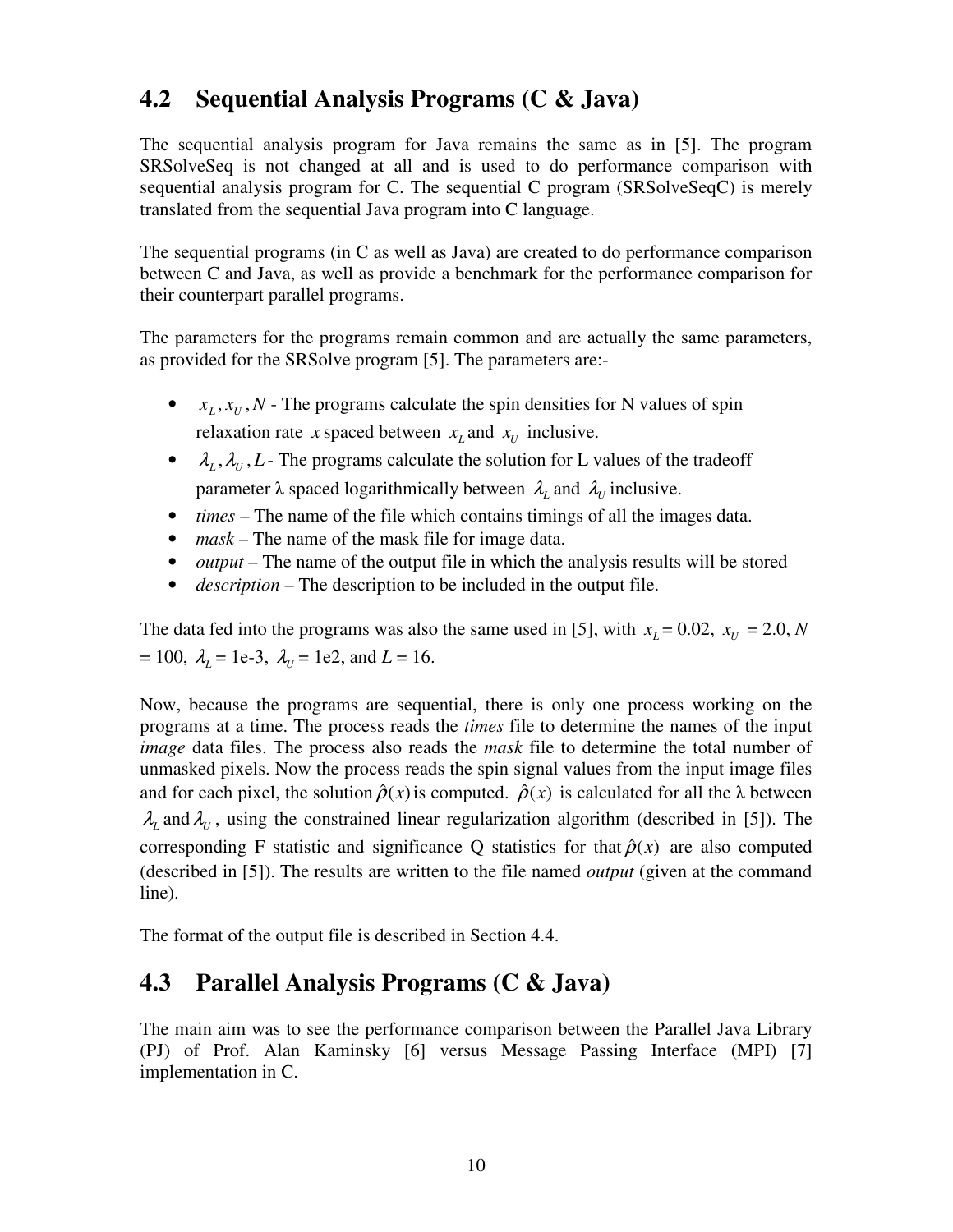#### Java Program

We wrote PJLinearRegularization program, which is a parallel program, in Java (using PJ). The Java program is a mere translation of the SRSolve program of [5]. Instead of the mpiJava that Prof. Kaminsky and Luke McOmber used, we have used the PJ library to induce parallelism. This program reads the input files, calculates the solution using the Linear Regularization algorithm and writes the output to a file.

 $\triangleright$  C program

For comparison with the Java program, we also wrote a SRSolveC program, which is a parallel program in C (using MPI). The functionality of this program is exactly similar (for exact comparison) to the corresponding java program. The algorithm that this program uses is also the same i.e. linear regularization algorithm.

The parallel programs run on a cluster parallel computer with K processes operating on the programs simultaneously. Each process runs on a different processor and is assigned a **rank** between 0 and K - 1.

Each process reads the times file to determine the names of the input *image* data files. Each process also reads the *mask* file to determine the unmasked pixels. The total number of unmasked pixels is divided equally among the processes. If the number of pixels cannot be divided equally among the processes, then they are divided such that the difference between the total number of pixels analyzed by any two processes is 1. Thus, maximum possible proper load balancing is ensured. Now, each process reads the spin signal values for its subset, from the input image files. For each pixel, the assigned process computes the solution  $\hat{\rho}(x)$  for all the  $\lambda$  between  $\lambda_L$  and  $\lambda_U$ , using the constrained linear regularization algorithm (mentioned in Section 4 and 5). The process also computes the F statistic and significance Q statistics for that  $\hat{\rho}(x)$ . Each process writes its results in the file with name of type "*output\_rank*" where *output* is specified at the command line and *rank* is the rank of the corresponding process. Thus, if there are 4 processes operating on the programs, then the file names would be "*output\_0*", "*output\_1*", "*output\_2*" and "*output\_3*" (because the process rank starts with 0).

There is no communication between the processes. Hence near-ideal speedups are expected as the number of processes increases.

### **4.4 Output File Format**

The *output* file generated by the programs is also a binary file and the data is stored as a multi-byte quantity. An *int* and a *float* value occupy 4 bytes. The contents of the output file are as follows:

- Description (string; from the command line of programs)
- Number of Rows in the image, R (int)
- Number of Columns in the image, C (int)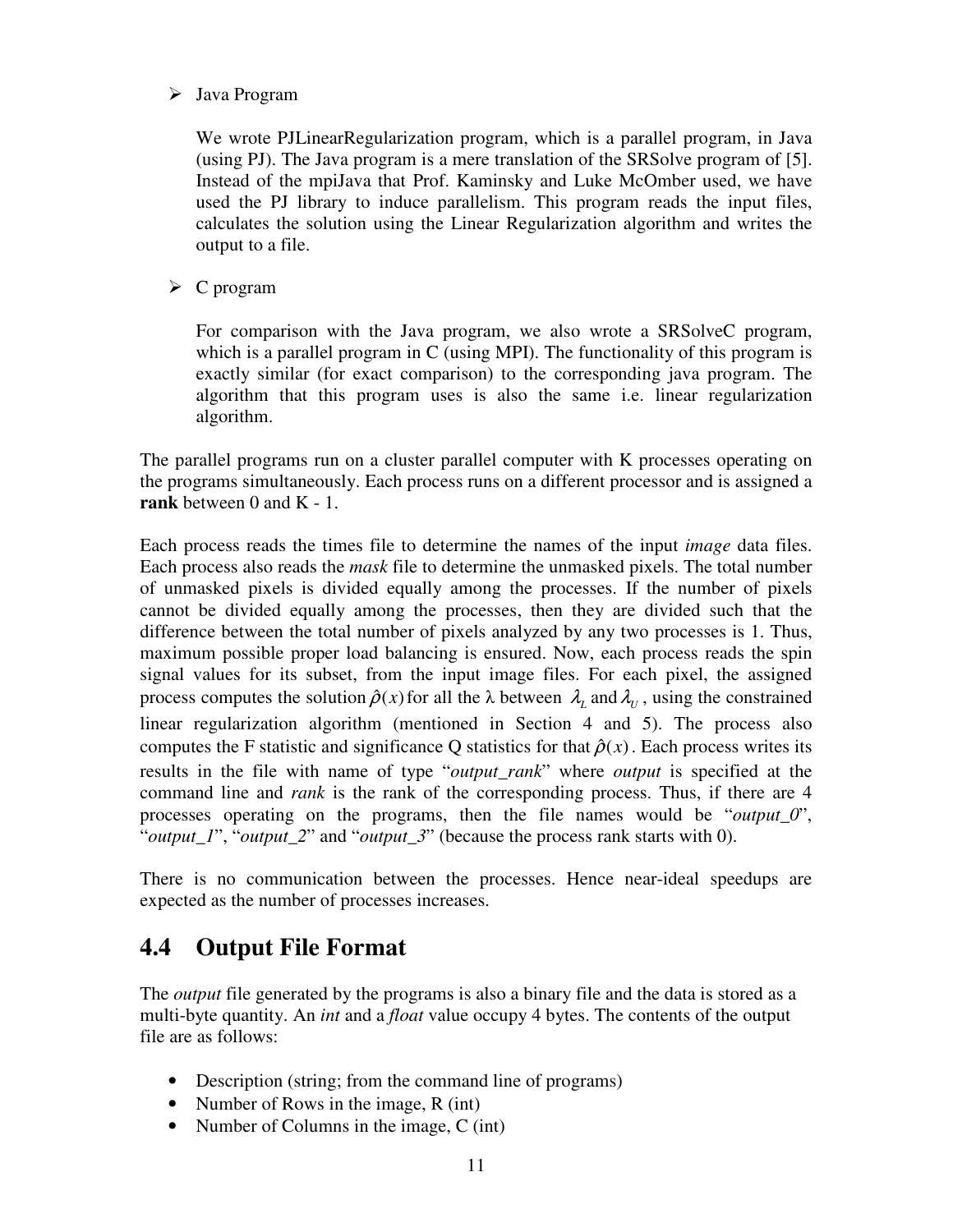- Number of time values, M (int)
- Time values,  $t_i$  (M floats)
- Number of spin relaxation rates, N (int)
- Spin relaxation rate values,  $x_j$  (N floats)
- Number of tradeoff parameter values, L (int)
- Tradeoff parameter values,  $\lambda_k$  (L floats)
- Number of pixels in this file, P (int)
- Pixel indexes in this file (P ints)
- For each pixel:
	- Spin signal values,  $S_i$  (M floats)
	- For each tradeoff parameter value
		- F statistic (float)
		- Significance of F statistic, Q (float)
		- Spin density values,  $\rho_j$  (N floats)

For the generation of the file, the same MRI test data is used as in [5]. The program generates an output file of 16.8 megabytes.

### **4.5 Linear Regularization Visualization Program**

To do further analysis, we calculated the spin densities  $(\rho_j)$  and obtained the corresponding spin relaxation rates  $(x_j)$  at the lowest value of  $\lambda$  provided at the command line. Thus, we chose  $\lambda = \lambda_L = 1.0 \times 10^{-3}$ . Now, as explained in [5], due to such a low  $\lambda$  value, the solution vector ( $\hat{\rho}(x)$ ) obtained was not smooth because of the random fluctuation errors. The PJLinearRegularization program generates the solution vector for all the unmasked pixels.

The solution vector contains N float values of  $\rho(x)$  (at each of the spin relaxation rates *x*). From the solution vector of each pixel, we extracted the  $\rho(x)$  (spin-density) and its corresponding *x* (spin relaxation rate) values where  $\rho(x) > 0$ .

Now, a histogram [8] is generated of all the spin-relaxation rate values obtained to see the total count of each spin-relaxation rate. The main purpose of generating the histogram is to find the area of major concentration of spin-relaxation rates. The histogram chart is generated using the JFreeChart utility [9].

The command line arguments are the names of the output files (one or more) generated by the run of the PJLinearRegularization program. The total number of bins for this histogram is N (which is command-line argument for the PJLinearRegularization program). The first bin ranges from 0.0 to 0.02, the second bin ranges from 0.021 to 0.04, the third bin ranges from 0.041 to 0.06 and so on. The plot results of the histogram are given in section 6.1.2.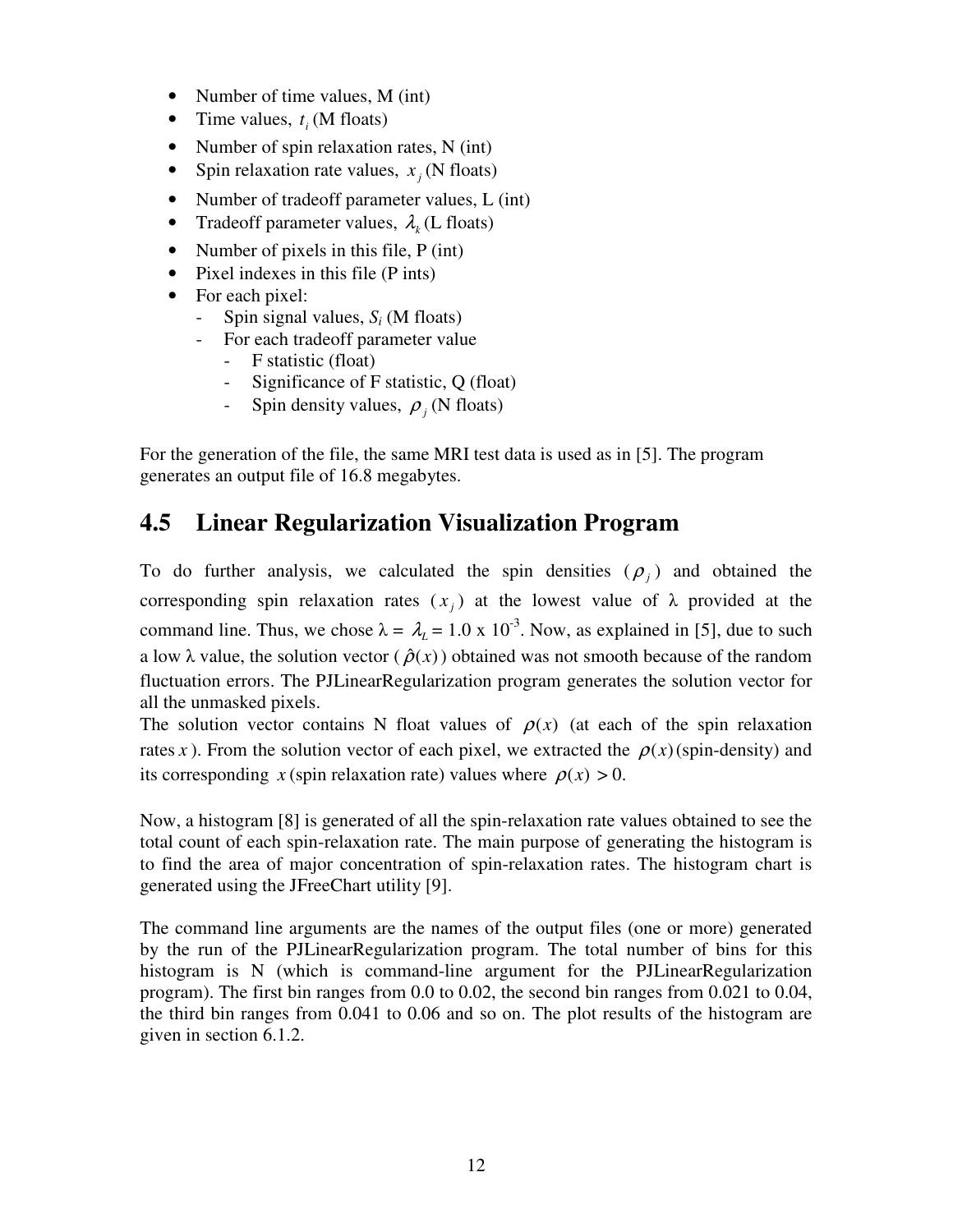### **5 Non-linear Least Squares Approach**

Referring back to equation (2), the overall spin signal is the summation of the spin signals for all the tissues. Thus, the final spin signal measurement with K tissues and taken at time t (secs) can be given as:

$$
S(t; \rho; x) = \sum_{j=1}^{K} \rho_j (1 - 2e^{-x_j t})
$$
\n(6)

Now, the  $\rho = \langle \rho_1, \rho_2, ..., \rho_K \rangle$  can be considered as a vector of tissues spin densities and  $x = \langle x_1, x_2, \dots, x_k \rangle$  as vector of spin relaxation rates.

Unlike the approach discussed in Section 4, we can calculate the spin densities  $\rho$  and the spin relaxation rates  $x$  at the same time using the non-linear least squares algorithm. An implementation of Levenberg-Marquardt method [10] is used.

In the implementation of the algorithm, parameter vector  $\boldsymbol{a}$  is defined as:

$$
a = \langle \rho_1, \rho_2, \dots, \rho_K, x_1, x_2, \dots, x_K \rangle, \text{ where } \tag{7}
$$

$$
a_j = \rho_j, a_{K+j} = x_j \text{ for all } j = 1, 2, ... K
$$
 (8)

Thus, equation (6) can now be represented in terms of parameter vector  $\boldsymbol{a}$  as:

$$
S(t; a) = \sum_{j=1}^{K} \rho_j (1 - 2e^{-x_{K+j}t})
$$
\n(9)

More information about the algorithm can be found at [10], chapter 15.5.

#### **5.1 Input files**

The input files used are the same as ones discussed in Section 4.1.

### **5.2 Sequential Analysis Programs (C & Java)**

The sequential analysis programs try to solve the MRI Spin Relaxometry problem using the non-linear least squares approach. The sequential program implemented in Java (SRSolveNLLSSeq) is exactly the same to the sequential program implemented in C (SRSolveNLLSSeqC). The sequential programs (in C as well as Java) are created to do performance comparison between C and Java; as well as provide a benchmark for the performance comparison for their counterpart parallel programs.

The command-line parameters provided to these programs remain exactly the same and are described as follows: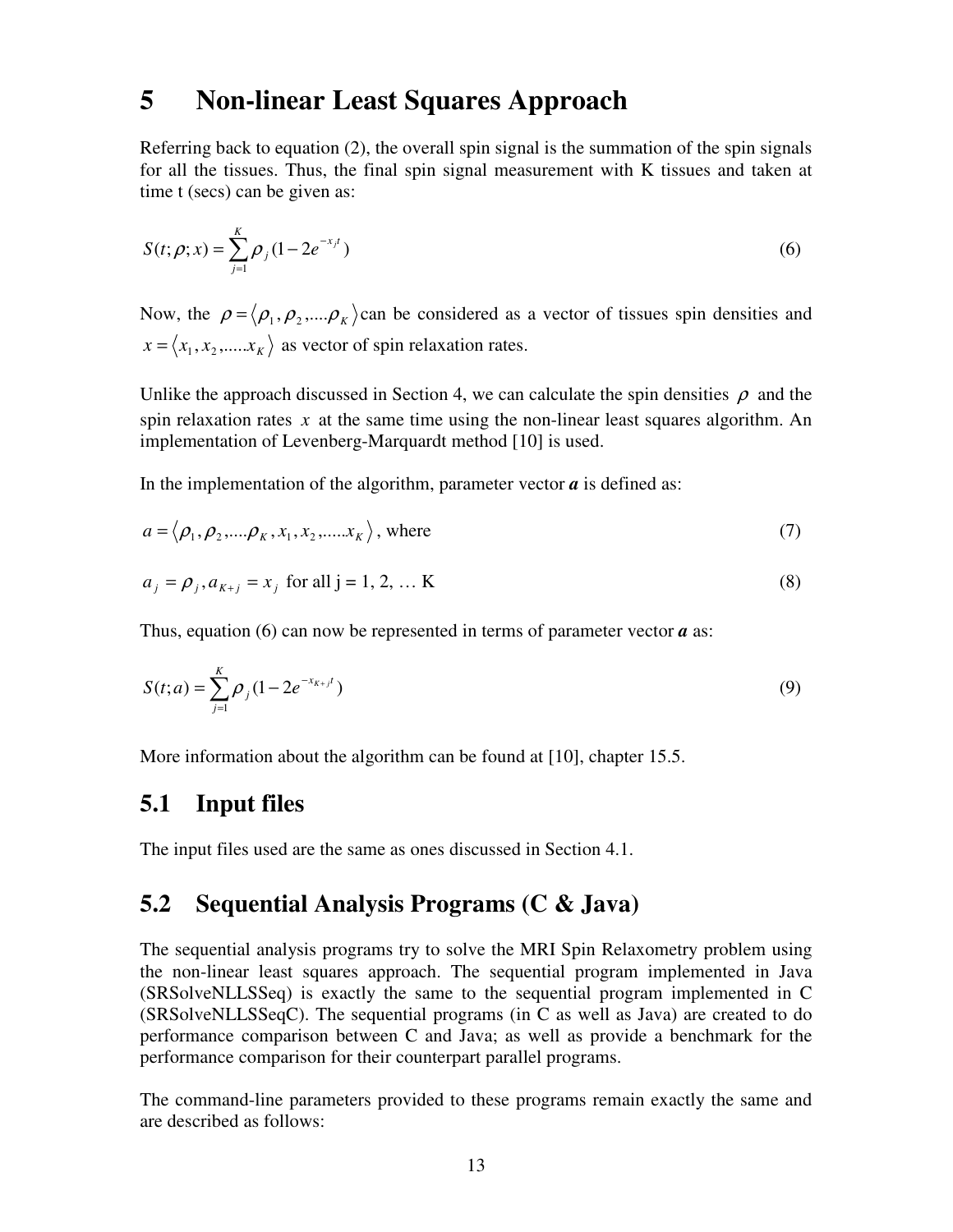- *times* The name of the file which contains timings of all the images data.
- *mask* The name of the mask file for image data.
- *seed* The random seed (long) used to generate the random double values
- *output* The name of the output file in which the analysis results will be stored
- *description* The description to be included in the output file.
- $x_L$  The lower bound for the spin-relaxation rate
- $x_U$  The upper bound for the spin-relaxation rate

The program runs sequentially, so there is only one processor working on the problem. As per the implementation of the non-linear least squares algorithm, the parameter vector *a* is filled with the double values (between 0.0 and 1.0) generated through the random number generator for C and Java. The *seed* is used to initialize this random number generator.

The processor reads the *image* file and *times* file. For all the unmasked pixels, a model function is generated, which is the one represented by equation (9). The parameter vector *a* is filled the random double values (generated from the random number generator) and the best-fit parameters i.e. spin density  $\rho$  and spin relaxation rate x are found.

To filter out certain unacceptable values of  $x$ , the lower bound  $x<sub>L</sub>$  and the upper bound  $x_U$  are provided as parameters. Thus, it is certain that the *x* values are within acceptable range. The output of the analysis program, along with its description (provided at the command-line), is written in a file named *output* (given at the command line).

### **5.3 Parallel Analysis Programs (C & Java)**

As with the Linear Regularization approach, we have also created parallel analysis programs, in C and Java both, for the performance comparison between sequential and parallel programs. Again, the main aim here is the comparison between two difference approach to solve the MRI spin relaxometry problem and also to compare the PJ library with MPI library.

Java Program

We have written the SRSolveNLLSPJ program in Java, using Prof. Kaminsky's PJ library. The program reads the input files, processes the unmasked pixels using the non-linear least squares algorithm and writes the output to the files.

 $\triangleright$  C Program

The C program corresponding to the Java parallel program is SRSolveNLLSC program, which is written using MPI for parallelism. For ideal comparison, the operation of the program is exactly the same to the counterpart Java program.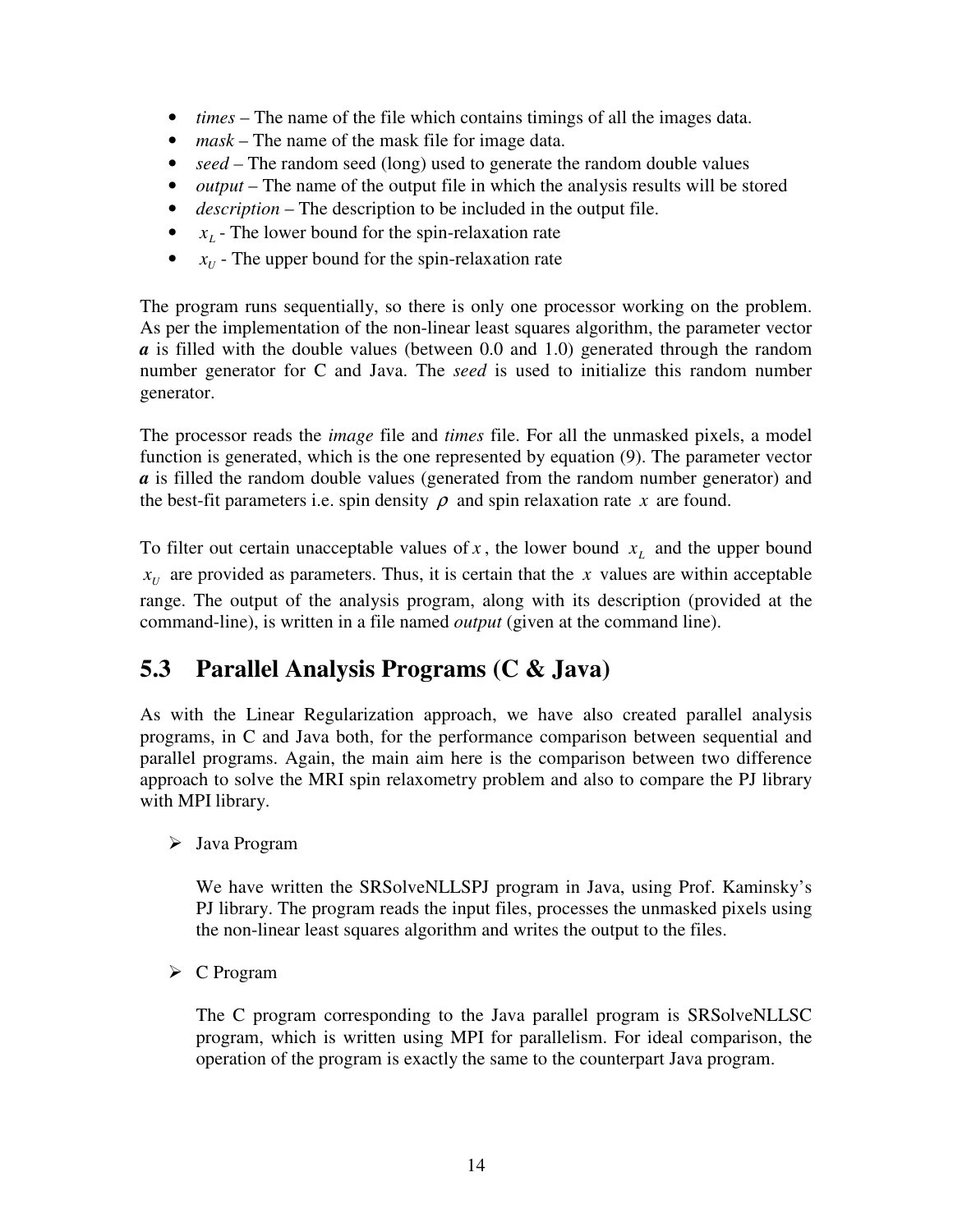These parallel programs run on a cluster parallel computer with K processes operating on the programs simultaneously. Each process runs on a different processor and is assigned a **rank** between 0 and K - 1.

Each process reads the times file to determine the names of the input *image* data files and to get the total number of rows and columns in the image. Each process also reads the *mask* file to determine the unmasked pixels, so that unnecessary processing of masked pixels is avoided. The total number of unmasked pixels is divided among the total number of processes (given through command-line) operating. Now, each process has a count of its slice of unmasked pixels. The process reads the signal values for only the slice of the unmasked pixels. Then, each pixel's signal values are passed through the nonlinear least squares algorithm and the best-fit parameters are found. For initializing the *a* parameter vector, the random values are also independently generated by the processes, using the *seed* provided from the command-line which initializes the random number generator. Also, from the best-fit parameters obtained, only those values of spinrelaxation rates are kept which fall in the range of bounds provided at the command-line. Each process writes its results in the file with name of type "*output rank*" where *output* is specified at the command line and *rank* is the rank of the corresponding process.

Thus, parallel programs for constrained linear regularization and non-linear least squares are exactly similar until reading of signal values from the files for unmasked pixels. The main algorithm causes the difference between the two approaches.

### **5.4 Output File Format**

The *output* file generated is a binary file and all the data is written in multi-byte quantities. The values written to the binary file, in sequence, are:

- Description (string; from the command line of programs)
- Number of Rows in the image, R (int)
- Number of Columns in the image, C (int)
- Number of time values, M (int)
- Time values,  $t_i$  (M floats)
- Number of Pixel indexes in this file (P ints)
- For each pixel:-
	- Index of the pixel (int)
	- Total number of best-fit parameters value i.e. K (int)
	- Spin densities  $\rho_1, \rho_2, ..., \rho_K$  (K floats)
	- Spin relaxation rates  $x_1, x_2, \ldots, x_k$  (K floats)

Again, for ideal performance comparison, same MRI test data is used as Section 4 and [5]. The file generated is 705 kilobytes.

### **5.5 Non-linear Least Squares Visualization Programs**

For doing further analysis for Non-Linear Least Squares approach, we did distribution and density plots. As described in Section 5.4, for each unmasked pixel, the spin densities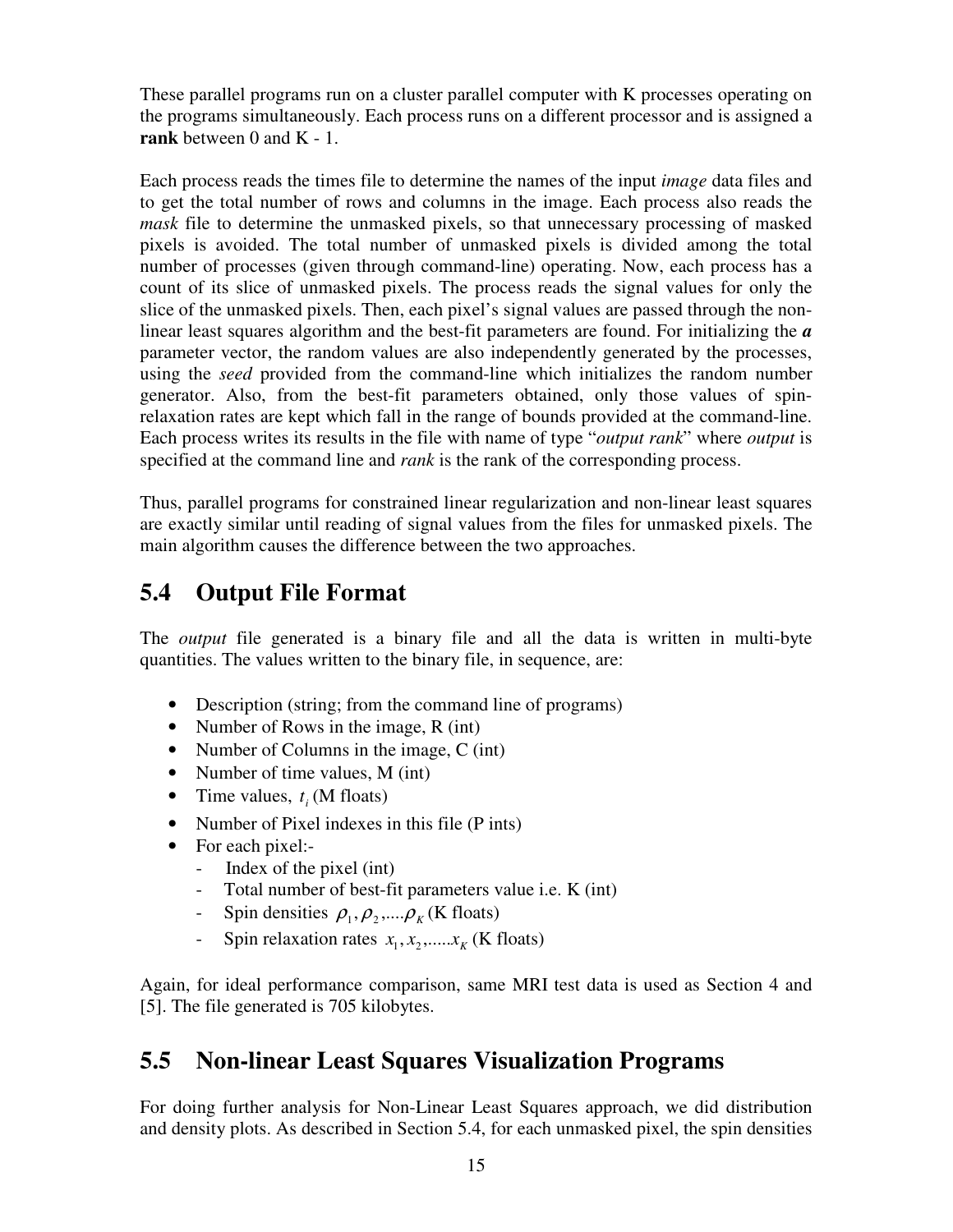obtained  $\rho_1, \rho_2, ..., \rho_k$  are written to the *output* file, along with the corresponding spin relaxation rates  $x_1, x_2, \ldots, x_k$ . From this *output* file, we extracted all the spin relaxation rates for all the pixels. Thus, we now have a list of spin relaxation rates  $x_1, x_2, x_3, \dots, x_{N-1}, x_N$  and the length of the list is *N*.

For creating the distribution plot, the list of spin relaxation rates  $x_1, x_2, x_3, \dots, x_{N-1}, x_N$  is sorted. Thus  $x_1$  has minimum value and  $x_N$  has the maximum value. The y-axis of the plot ranges from 0 to 1. Thus the incremental factor for plotting each point is 1/*N*. Each new spin relaxation rate is plotted as a new (x, y) point whose y-axis value is incremented by 1/*N* to the y-axis value of the previous  $(x, y)$  point. Thus, 1<sup>st</sup> point is  $(x_1, 1/N)$ , 2<sup>nd</sup> point is  $(x_2, 2/N)$ , 3<sup>rd</sup> point is  $(x_3, 3/N)$  and so on. The last point obtained is  $(x_N, N/N)$  i.e.  $(x_N, 1)$ . Thus, by creating a distribution plot, we get an idea of where the region is with major concentration of the spin relaxation rates. Now, wherever there is major concentration of spin relaxation rates, the values are fairly close. Hence the x-axis distance between two points in the plot is considerably less but the y-axis distance remains the same, and the slope in that clustered region is very steep. Thus the steepness of the slope of the distribution plot is directly proportional to the concentration of spin relaxation rates in that region. A higher concentration of spin relaxation rates in a region implies steep slope in the distribution plot for that region.

Density plot basically highlights the areas where spin relaxation rates have more concentration of values. It can also be helpful to figure out the relative difference in concentration of *x* in various regions. For density plot, we take into consideration a *sliding window* parameter such as ω. The x-axis for the plot comprises of all the *x* values. For a particular point  $(x_i, y_i)$ , the x-axis value is the x value, and the y-axis value is the total number of x values that fall within the range of  $(x_i - \omega)$  and  $(x_i + \omega)$ . The density plot comprises of curve with multiple peaks. The peak with the highest height depicts the region with the highest concentration of  $x$  values. Thus, if  $(x_i, y_i)$  is the highest point of the highest peak in the curve, then the maximum concentration of *x* values is in the range  $(x_i - \omega)$  and  $(x_i + \omega)$ .

There is a relationship between distribution and density plots. The region with maximum concentration i.e. the highest peak in the density plot is the same region with the steepest slope in the distribution plot. The command line arguments are the names of the output files (one or more) generated by the run of the SRSolveNLLSPJ program, the boundary spin-relaxation rates  $x_L x_U$  and the *sliding window* parameter  $\omega$ . The plots are generated using the JFreeChart utility [9]. The distribution and density plots are shown in section 6.2.2.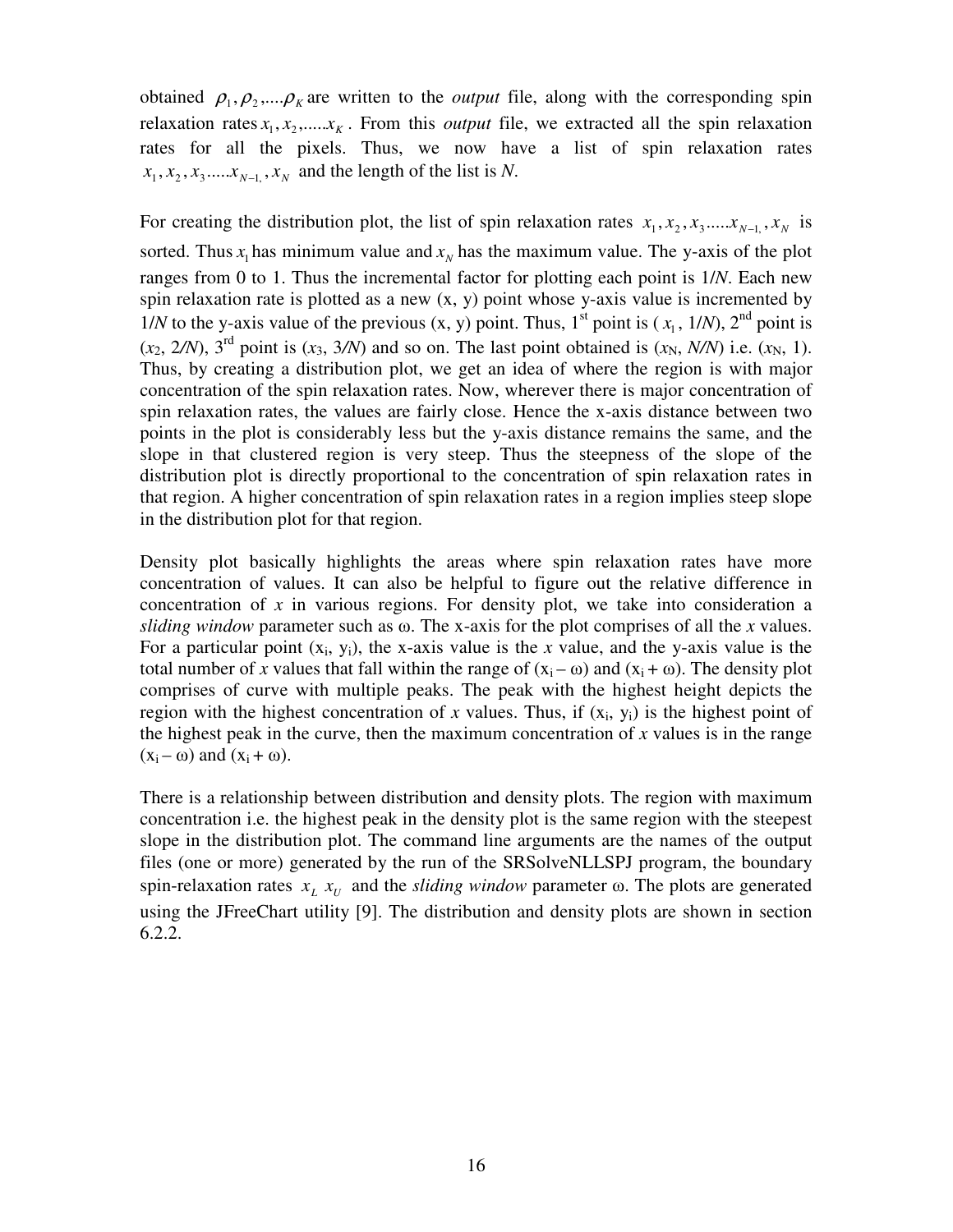# **6 Results of Analysis**

We calculated the timing measurements for each approach (Section 3) and also did the different visualization programs for each approach.

### **6.1 Linear Regularization Approach Results**

For the linear regularization approach, we took the timing measurements and also did a histogram plot for further analysis.

### **6.1.1 Timing Measurements**

For the linear regularization algorithm, a total of four programs were created: the sequential Java program (SRSolveSeq.java), Parallel Java program (PJLinearRegularization.java), sequential C program (SRSolveCSeq.c) and parallel C program (SRSolveC.c). The speed-up measurements of the parallel programs were done on the basis of their sequential counterparts.

The timing measurements were done by running the programs on a 32-processor cluster computer, using the data used in [5]. This is the same cluster computer that was used in [4] and [5]. Each processor in the cluster is a Sun Microsystems 440 MHz UltraSPARC-IIi CPU with 256 MB of main memory. The running time measurements were done when the parallel programs were run on 1, 2, 4, 8, 16 and 32 processors. The sequential programs were also run to create a benchmark for speed and efficiency. Each of the above programs were run five times and the table below shows the average time taken (in seconds) by the programs for creating the output files.

| Number of      | Java code | C code    | Speedup | Efficiency | Speedup | Efficiency |
|----------------|-----------|-----------|---------|------------|---------|------------|
| processors     | time      | time      | (Java)  | (Java)     | (C)     | (C)        |
| (K)            | (seconds) | (seconds) |         |            |         |            |
| Sequential     | 6684      | 4019      |         |            |         |            |
|                | 6853      | 4098      | 0.9574  | 0.9574     | 0.9807  | 0.9807     |
| $\overline{2}$ | 3461      | 2087      | 1.9314  | 0.9657     | 1.9256  | 0.9628     |
| $\overline{4}$ | 1654      | 1070      | 4.0414  | 1.0103     | 3.7560  | 0.9390     |
| 8              | 936       | 542       | 7.1416  | 0.8927     | 7.4151  | 0.9269     |
| 16             | 469       | 281       | 14.252  | 0.8908     | 14.3024 | 0.8939     |
| 32             | 234       | 140       | 28.5662 | 0.8927     | 28.7069 | 0.8971     |

#### **Table 1 – Linear Regularization Analysis Program running times**

Table 1 shows the running times, speed-up and efficiency of the Java/C analysis programs.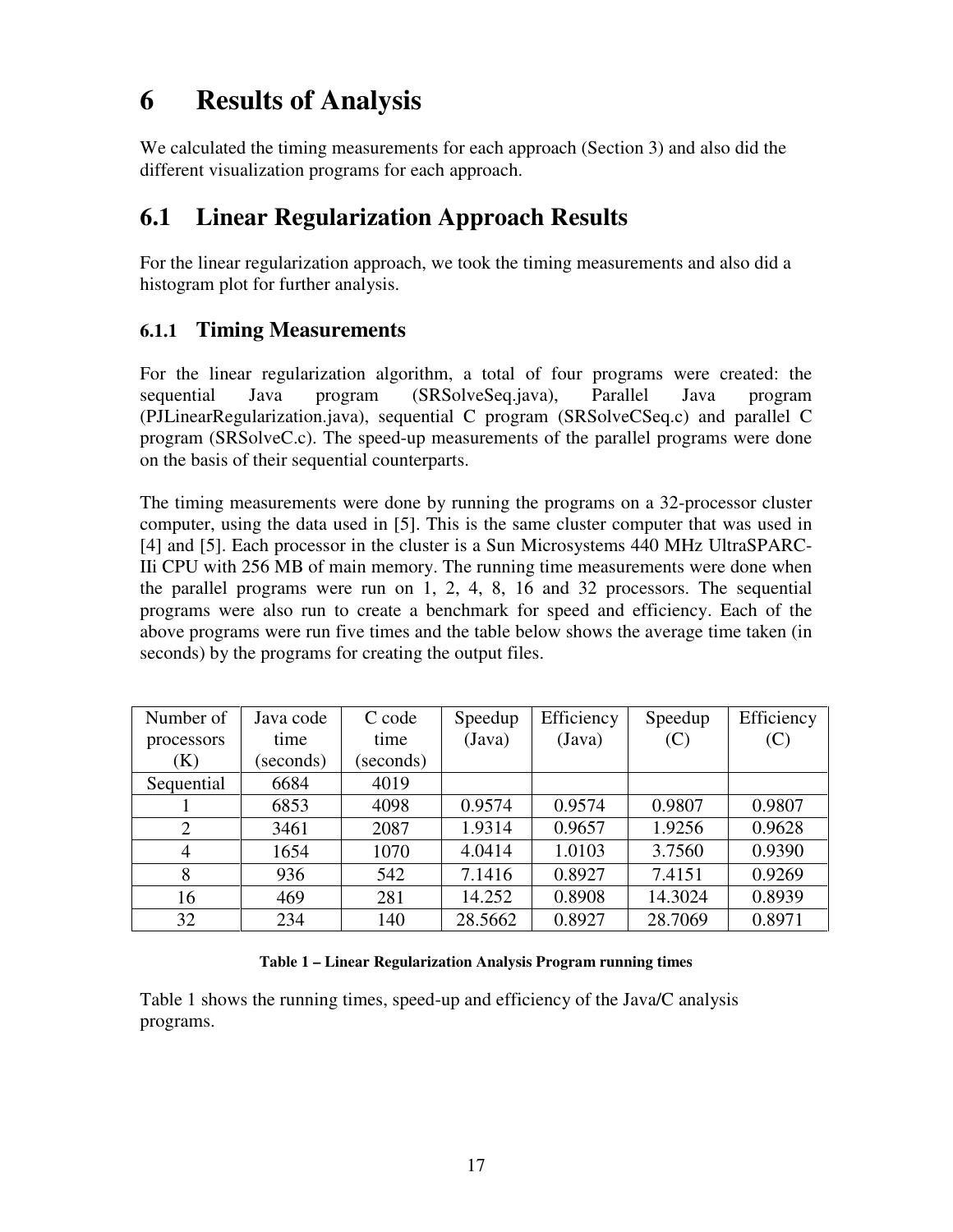

**Figure 7: Linear Regularization Java code speedup** 



**Figure 8: Linear Regularization Java code efficiency** 



**Figure 9: Linear Regularization C code speedup**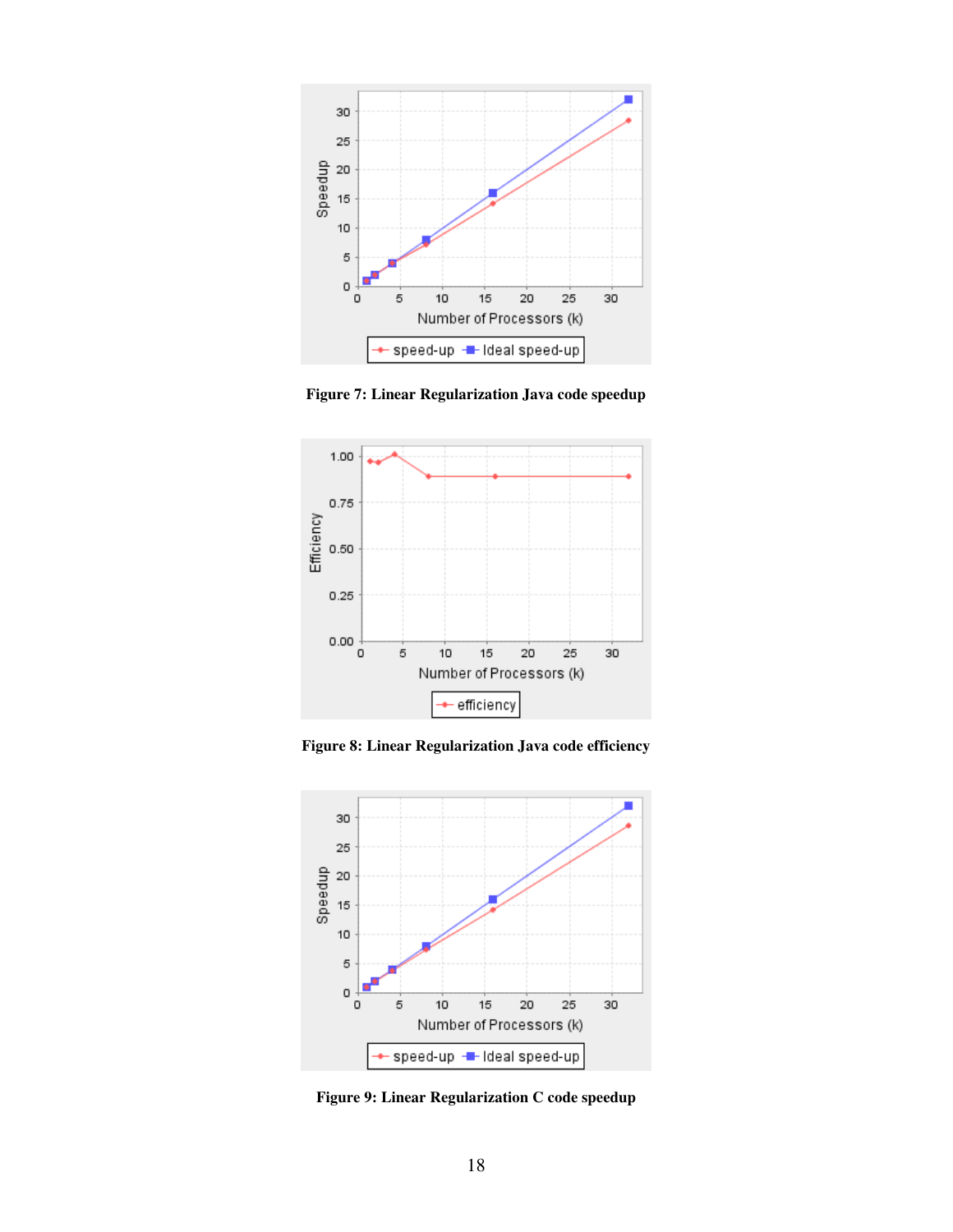

**Figure 10: Linear Regularization C code efficiency** 

The above diagrams show the speed-up and efficiency achieved. Also, the C code takes less time as compared to Java code because the Java virtual machine converts the code into byte-code and then interprets into machine language, whereas the C code is compiled directly into machine language.

#### **6.1.2 Visualization Plots**

Figure-11 below shows the histogram generated.



**Figure 11 – Linear Regularization Analysis Histogram**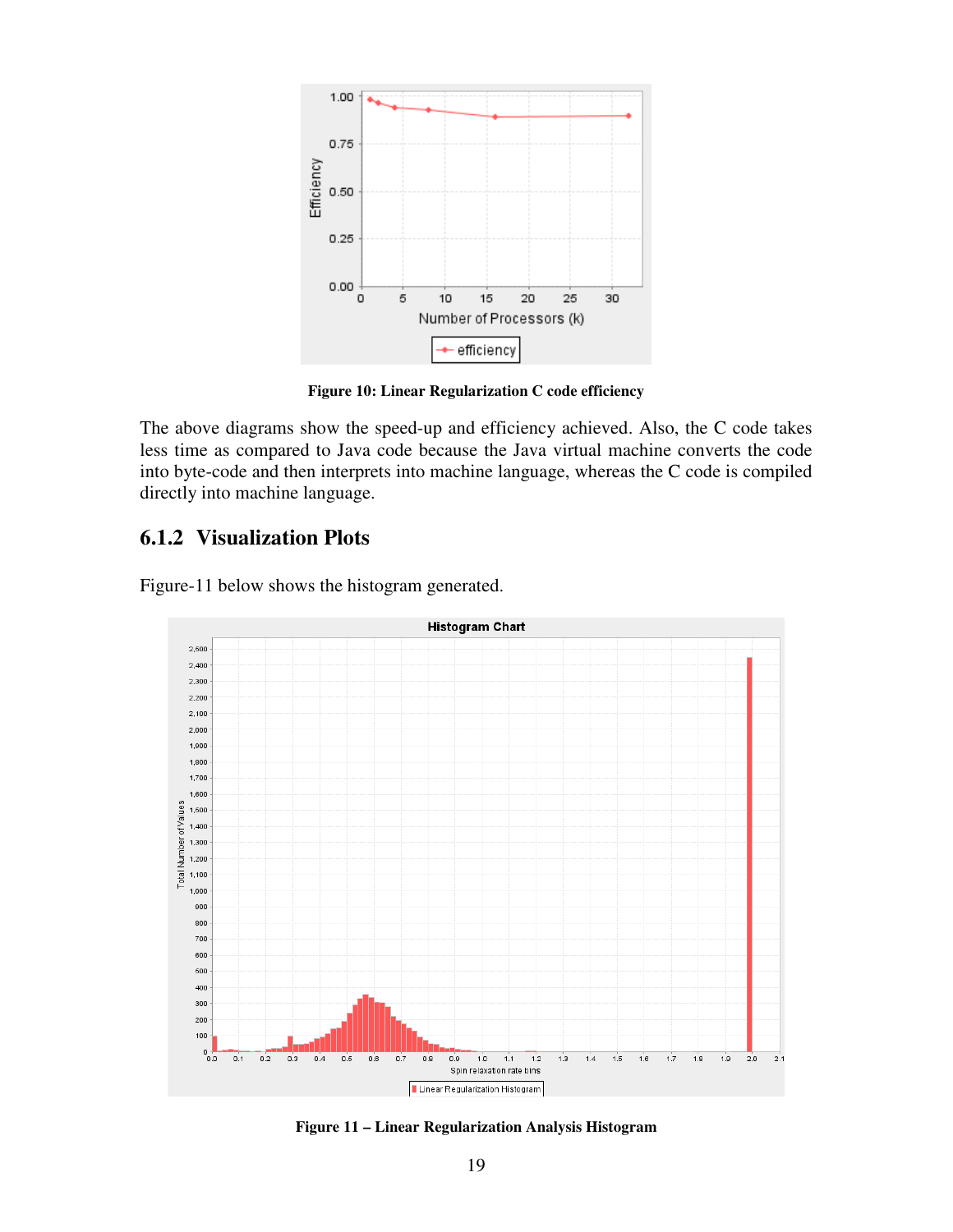The x-axis represents the bins of the spin-relaxation rates and the y-axis represents the total count of spin-relaxation rates falling in different bins.

The total number of bins for this histogram is N (which is same as the total number of spin relaxation rates provided when running Linear regularization programs). The first bin ranges from 0.0 to 0.02, the second bin ranges from 0.021 to 0.04, the third bin ranges from 0.041 to 0.06 and so on.

As we can see from the above diagram, more concentration of the spin-relaxation rates is between 0.5 and 0.7. Also, the bin from 1.981 to 2.0 contains the maximum number of values, but those values are insignificant as they are due to the random measurement errors in the output vector solution [5]. Figure 12 shows a closer look at the diagram.



**Figure 12 – Linear Regularization Histogram (between**  $x = 0.5$  **and**  $x = 0.7$ **)** 

From Figure 12, we can see that the maximum count of *x* is contained in the bin between  $x = 0.561$  to 0.58 (ignoring the count in the last bin due to measurement errors). The count is approximately 355.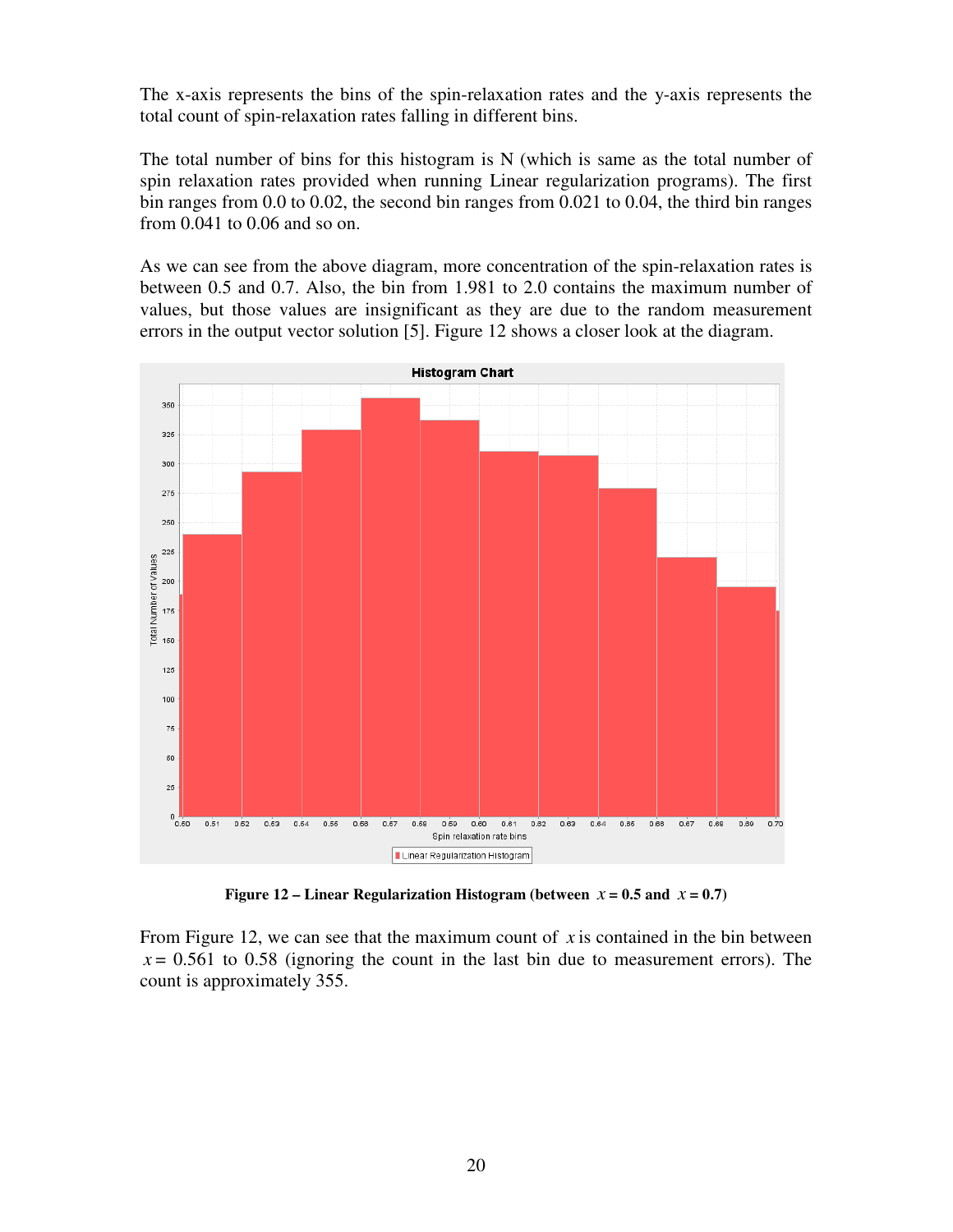### **6.2 Non-linear Least Squares Approach Results**

#### **6.2.1 Timing Measurements**

For non-linear least squares algorithm, total of four programs were created: the sequential Java program (SRSolveNLLSSeq.java), Parallel Java program (SRSolveNLLSPJ.java), sequential C program (SRSolveNLLSSeqC.c) and parallel C program (SRSolveNLLSC.c). The speed-up measurements of the parallel programs were done on the basis of their sequential counterparts.

The timing measurements were also done on the same cluster machine that is described in Section 6.1.1. The measurement was done on 1, 2, 4, 8, 16 and 32 processors for proper comparison with linear regularization counterpart programs. Timing measurements were also done for sequential programs and for the parallel programs, and the average time was taken by running each parallel program five times. The timing measurements for all four programs mentioned above are given in the table below, with speedup and efficiencies.

| Number of  | Java code | C code    | Speedup | Efficiency | Speedup | Efficiency |
|------------|-----------|-----------|---------|------------|---------|------------|
| processors | time      | time      | (Java)  | (Java)     | (C)     | (C)        |
| (K)        | (seconds) | (seconds) |         |            |         |            |
| Sequential | 562       | 452       |         |            |         |            |
|            | 581       | 473       | 0.9673  | 0.9673     | 0.9650  | 0.9650     |
| 2          | 282       | 244       | 1.9930  | 0.9964     | 1.9385  | 0.9693     |
| 4          | 154       | 129       | 3.6494  | 0.9123     | 3.5039  | 0.8759     |
| 8          | 81        | 69        | 6.9383  | 0.8673     | 6.8484  | 0.8561     |
| 16         | 43        | 35        | 13.0697 | 0.8169     | 12.9430 | 0.8071     |
| 32         | 22        | 18        | 25.5454 | 0.7983     | 25.1111 | 0.7847     |

**Table 2– Non-Linear Least Squares Analysis Program running times** 

The speedup and efficiency plots for the Java and C programs are shown below.



**Figure 13: Non-linear Least Squares Java code speedup**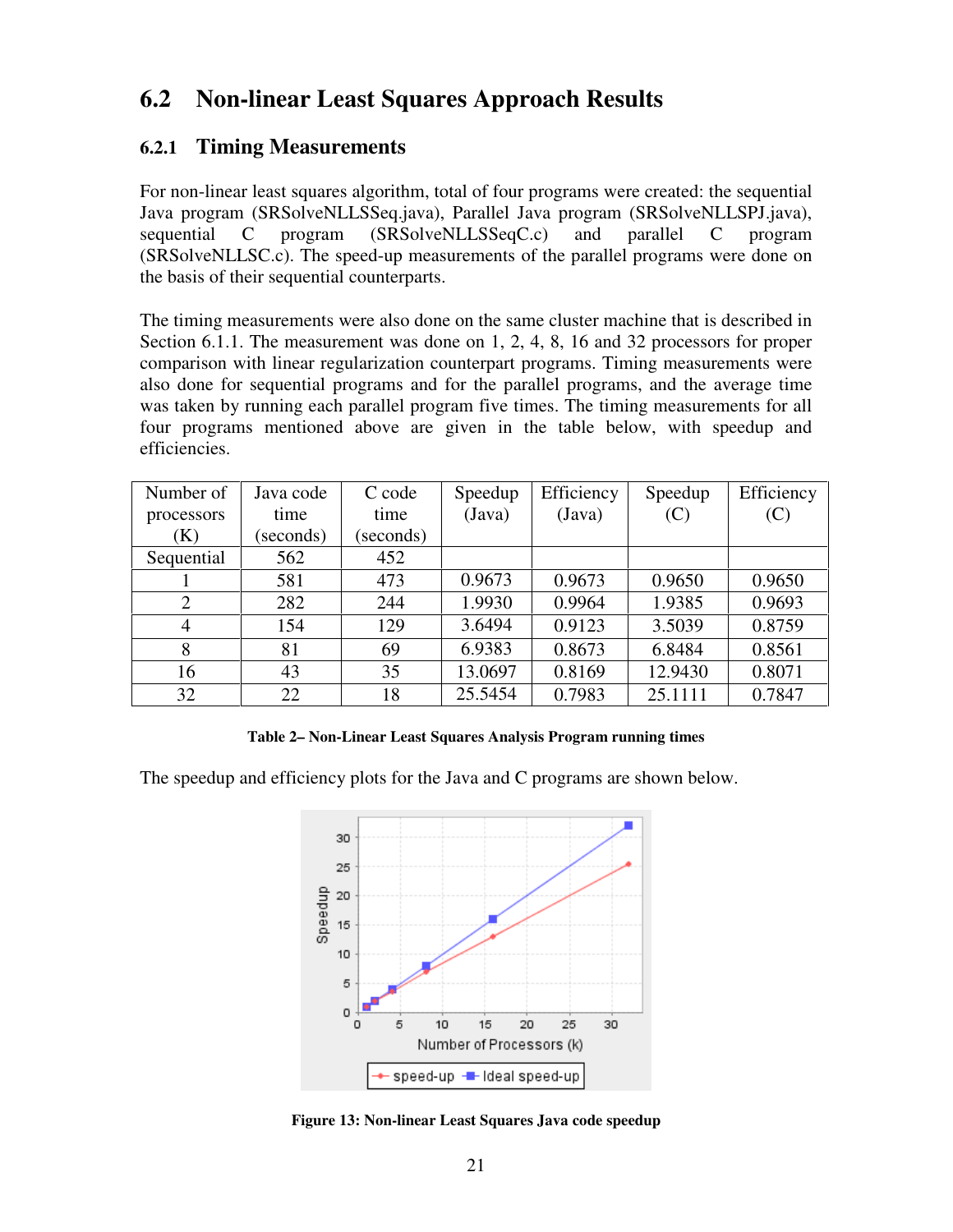

**Figure 14: Non-linear Least Squares Java code efficiency** 



**Figure 13: Non-linear Least Squares C code speedup** 



**Figure 14: Non-linear Least Squares C code efficiency**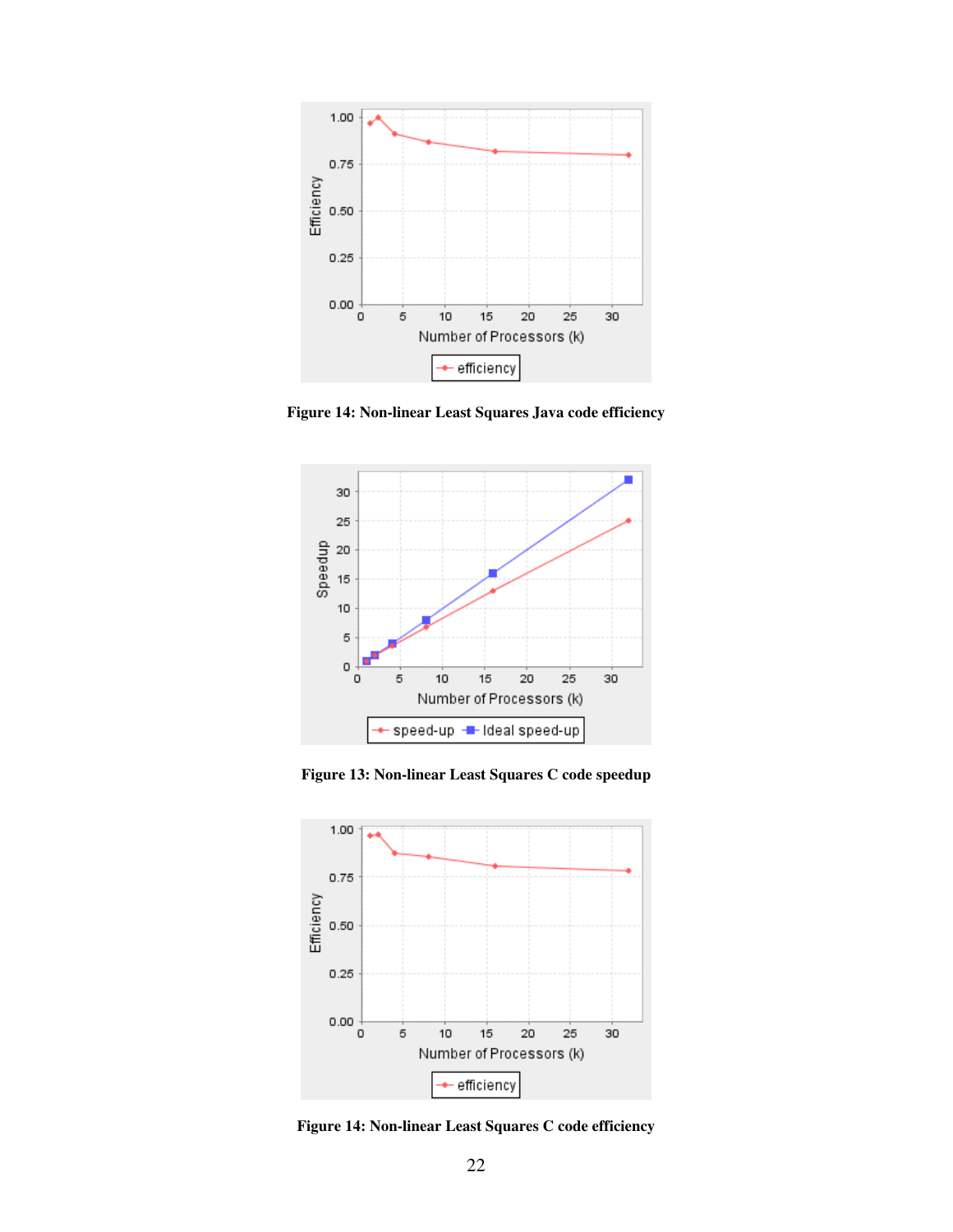From the above diagrams, it can be seen that we get speedups and efficiencies are within 25% of ideal for both C and Java codes.

#### **6.2.2 Visualization Plots**

Shown below is the distribution plot generated as explained in Section 5.5. The x-axis represents the spin-relaxation rates, and the y-axis goes from 0 to N.

As seen from Figure 15, the curve is more steep between  $x = 0.5$  to  $x = 1.0$ . Thus, the points are clustered around that region. The initial portion between  $x = 0.0$  and  $x = 0.1$ also has a steep curve due to the measurement errors. Hence, the user should generally ignore that portion.



**Figure 15: Non-linear Least Squares Distribution Plot** 

Here the x-axis represents the spin-relaxation rates and the y-axis is the count of the total *x* values falling between  $(x_i - \omega)$  and  $(x_i + \omega)$ . Thus,  $\omega$  is the allowable *window* parameter.

Looking more closely at the above distribution diagram, the maximum steepness of the slope of the distribution curve is between  $x = 0.55$  and  $x = 0.65$ . Hence, as explained in Section 5.5, the maximum peak of the density curve also should be between  $x = 0.55$  and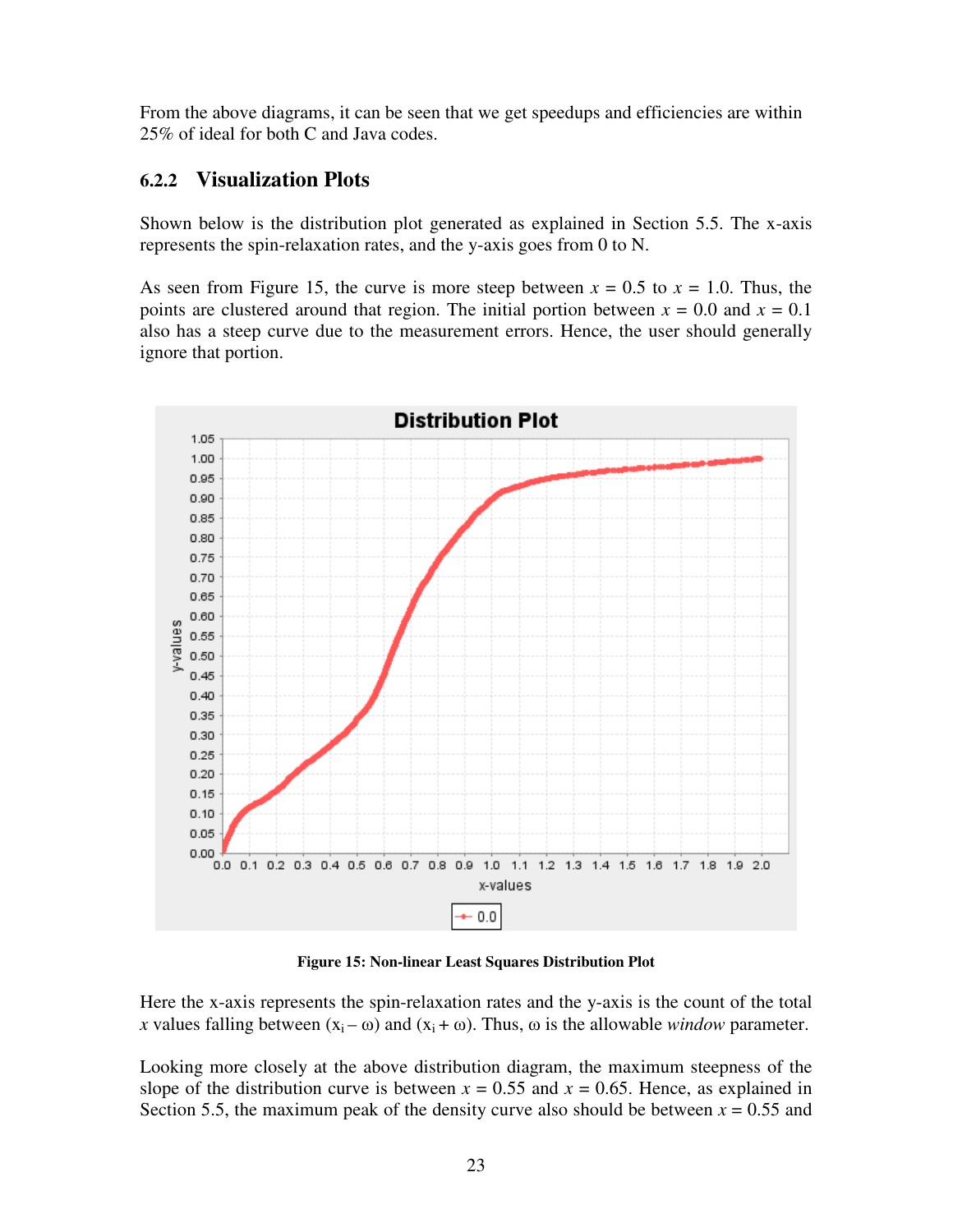$x = 0.65$ . As seen from the density curve below, the maximum peak is between  $x = 0.55$ and  $x = 0.65$ .

To generate the plots, the boundary spin-relaxation rate values given were  $x_L = 0.0$  and  $x_U$  = 2.0. Also, the *window* parameter value  $\omega$  = 0.08 was used to generate Density plot.



**Figure 16: Non-linear Least Squares Density Plot** 

To see the effect of ω value on the Density plot, we used different ω values to generate the plots. When the value of ω was very small, the plot generated had a lot of spikes (and not curves), whereas, a very large ω value produce plots with the curves flattened out.

### **6.3 Comparing Results**

The two approaches (Section 3) used were exactly opposite. For the linear regularization, we take particular values of *x* and then try to find the corresponding ρ values, whereas for non-linear least squares, we try to calculate both the parameters i.e.  $x$  and  $\rho$  at the same time.

For the linear regularization, we have used an acceptable *x* range (0.0 to 2.0), so the algorithm calculates for each value of *x*, even though most of the values are not useful, because they are 0. But, for the Non-linear least squares, we don't provide a range from before, but we filter the values of *x* obtained, so that only acceptable values are kept.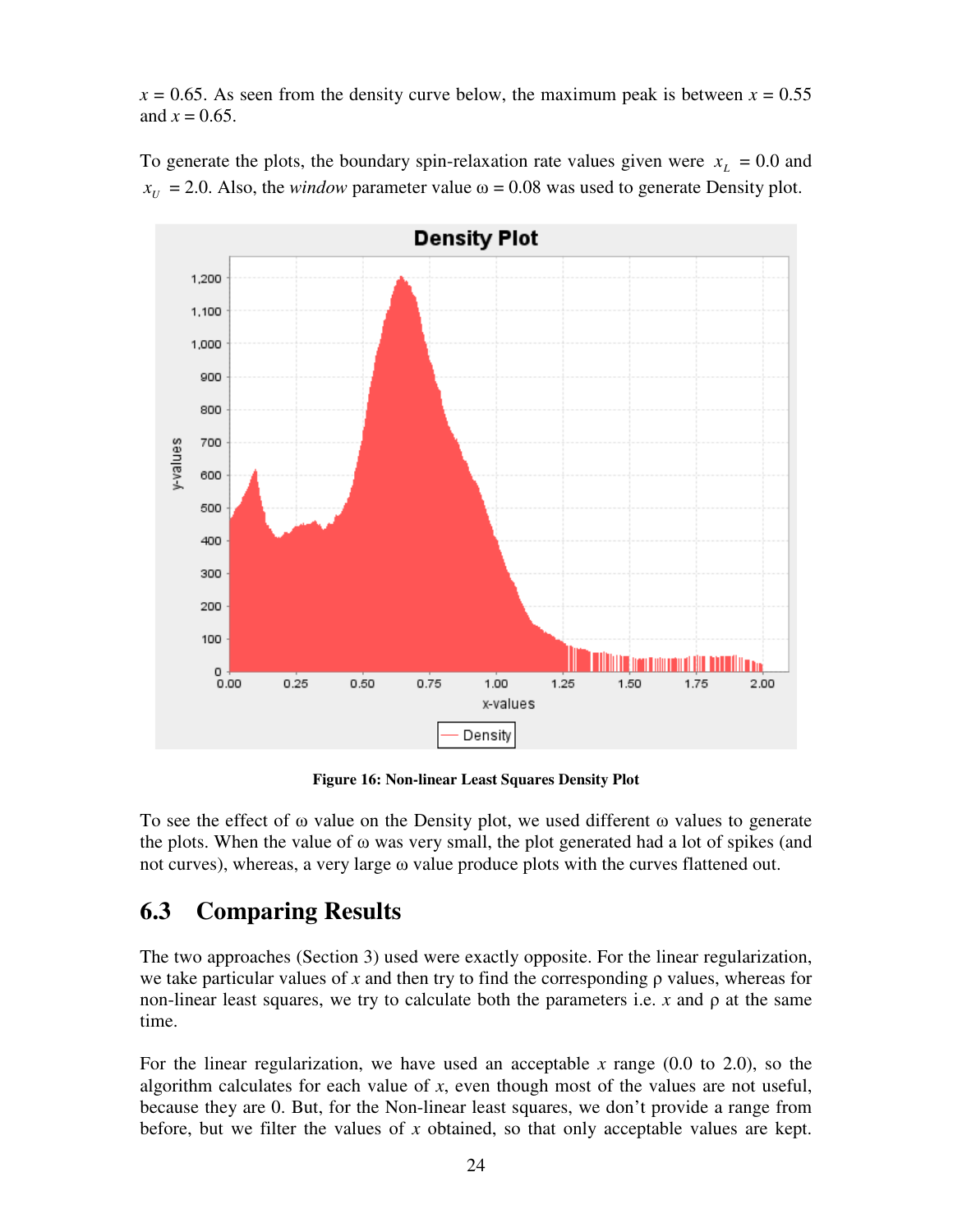Thus, the time taken for the Non-linear least squares algorithm is less as compared to the linear regularization algorithm, because the number of iterations over the algorithm are less. This fact can be seen from the measurement running times listed in Table 1 and Table 2.

Based on Table1 and Table2, the average running time per pixel was –

- Linear regularization, 1 processor  $(Java) 2.64$  sec.
- Linear regularization, 32 processors  $(Java) 0.09$  sec.
- Non-linear least squares, 1 processor  $(Java) 0.229$  sec.
- Non-linear least squares, 32 processors (Java) 0.008 sec.

The processing time per pixel is quite less for Non-Linear Least Squares because unlike Linear Regularization, it computes the spin density  $\rho(x)$  and spin-relaxation rate *x*, at the same time (Section 3). The same time difference is also seen when the C analysis program running time measurements are compared for the two algorithms. Also, the performance of the Linear Regularization and Non-Linear Least Squares analysis programs were within 25% of the ideal performance as the number of processors increased from 1 to 32.

Java vs. C – When we compare the analysis programs written in Java and C, we see that C analysis programs are a lot faster as compared to their Java counterparts. This is because the Java programs are compiled into byte-codes (which are same everywhere), which are interpreted to the specific machine language, whereas the programs written in C are directly translated by compiler into machine-language binaries.

- Linear regularization Java programs about 40% (approximately) slower than their C counterparts.
- Non-linear least squares Java programs about 20% (approximately) slower than their C counterparts.

Also, the histogram (Figure 11) and density curve (Figure 16) are fairly similar and have approximately the same areas of concentration, which shows that the results obtained are fairly similar. For the histogram, measurement error is more pronounced at the end i.e. at  $x = 2.0$ , whereas for density curve, the measurement errors are more pronounced between  $x = 0.0$  and  $x = 0.1$ .

# **7 Future Work**

Some of the features of the project have room for improvement. The list below describes the enhancements that can be done and why they are required.

• **Construction of covariance matrices** – Covariance matrices can be constructed for the parameter vector **a.** After construction, the diagonal elements of covariance matrix would yield a variance in corresponding parameters of **a** and the off-diagonal elements would give the covariance of the corresponding pairs of parameters in **a**. These covariance matrices can be used to create confidence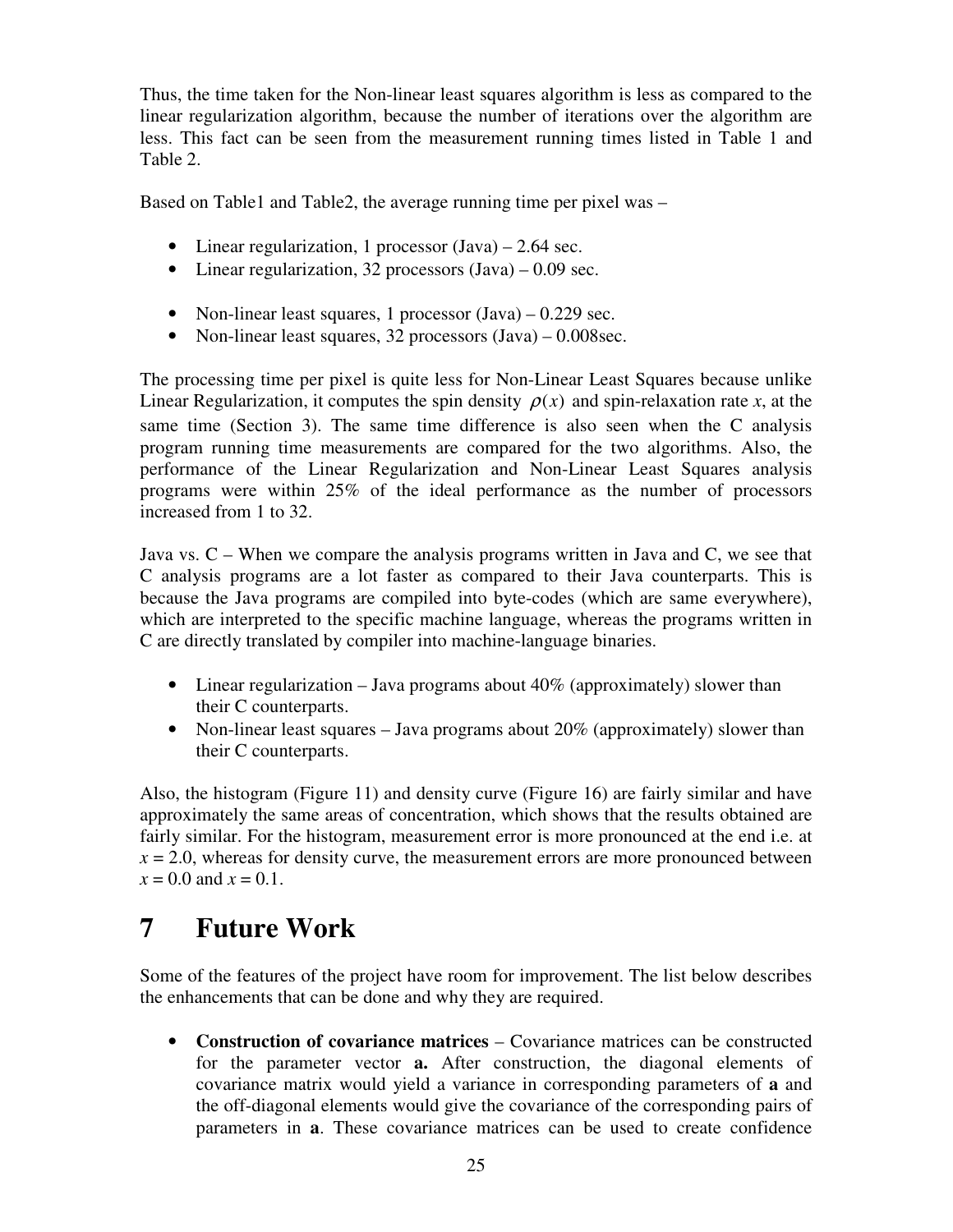bounds on the parameters of **a;** for example, if a<sup>j</sup> is a particular parameter of vector **a** and 0 to 1 is the range of the confidence bounds. Now, if the same input signal is measured many times with random measurement errors, the value of  $a_i$ would be between 0 and 1 most of the time.

The construction of covariance matrices is important because it gives us a range as to where the parameters of vector **a** will fall. For more information on the covariance matrices, refer to [10] Chapter 15.6.

- **Adding an additional balancing parameter** During the testing we observed that measurement errors caused the input signal to be biased and thus not symmetric around 0. This may affect the rates and amplitudes we get as output. One way to nullify the measurement errors would be adding an additional parameter to the solution and that possibly would balance out the biasness.
- **More testing**  Other MRI image data can be used to test the programs developed.

# **8 Conclusion**

This project has implemented two approaches to solve a complex problem with the help of parallel computing. The main aim of this project was to test out parallel computing efficiency against complex problems involving substantial computations. Two different algorithms – linear regularization and non-linear least squares – were tried to solve the problem and a performance comparison was done for the two approaches. Also, by implementing the solutions in C and Java, a performance comparison was done between the two languages.

This project has been a great medium to learn the power of parallel computing. While developing the project, the developer has also been exposed to previous code. In the process of development of the project, the developer has been exposed to the intricacies of C and Java coding standards. By the implementation of this project, the developer has gained a clear understanding of the Software Development Life Cycle.

# **9 Appendix – A (User's Manual)**

The commands for running the linear regularization and non-linear least square programs are provided below. The explanations for the command-line arguments for linear regularization are given in Sections 4.2 and 4.3 respectively.

- Linear regularization (Java programs)
	- Sequential program java pjJavaLinearRegSolutin.SRSolveSeq 0.02 2.0 100 1e-3 1e2 16 times mask srsolveseq description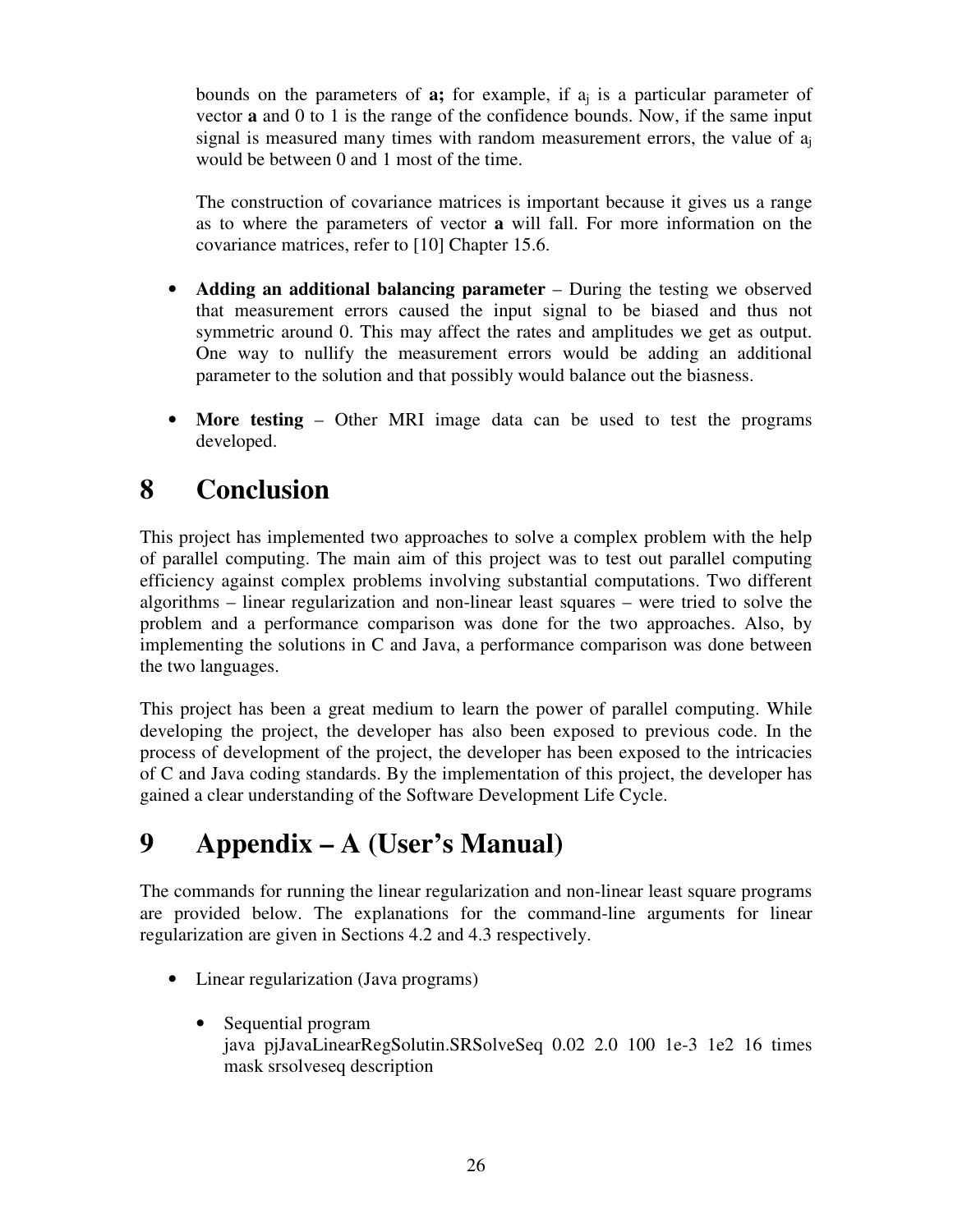- Parallel program java –Dpj.np=<K> pjJavaLinearRegSolutin. PJLinearRegularization 0.02 2.0 100 1e-3 1e2 16 times mask srsolvepj description
- Linear regularization (C programs)
	- Sequential Program SRSolveSeqC 0.02 2.0 100 1e-3 1e2 16 times mask srsolveseqc description
	- Parallel Program mprun –np <K> SRSolveC 0.02 2.0 100 1e-3 1e2 16 times mask srsolvempi description

The explanations for the command-line arguments for linear regularization are given in Sections 5.2 and 5.3 respectively.

- Non-linear least squares (Java programs)
	- Sequential program java pjNLLS.SRSolveNLLSSeq times mask seed srsolvenllsseq description  $x_L$   $x_U$
	- Parallel program java –Dpj.np=<K> pjNLLS.SRSolveNLLSPJ times mask seed srsolvenllspj description  $x_L x_U$
- Non-linear least squares (C programs)
	- Sequential Program SRSolveNLLSSeqC times mask seed srsolvenllsseqc description  $x_L x_U$
	- Parallel Program mprun –np <K> SRSolveNLLSC times mask seed srsolvenllsmpi description  $x_L$   $x_U$

To do a comparison with the linear regularization programs, the values of  $x_L$  and  $x_U$ were set as 0.02 and 2.0 respectively. Also, the  $\langle K \rangle$  value is the number of processors. We ran the parallel programs on 1, 2, 4, 8, 16 and 32 processors respectively.

When running, be sure to give the correct path to *times* and *mask* files. The above commands are given, assuming that the *times* and *mask* files are in the same directory as the programs.

There are also the visualization programs for linear regularization and non-linear least squares approaches. Before running the visualization programs, be sure to include jcommon-1.0.9.jar and jfreechart-1.0.5.jar in the system's *path* variable. These jar files are provided along with the source-code or you can download it from [9]. To run the visualization programs, the commands are as follows: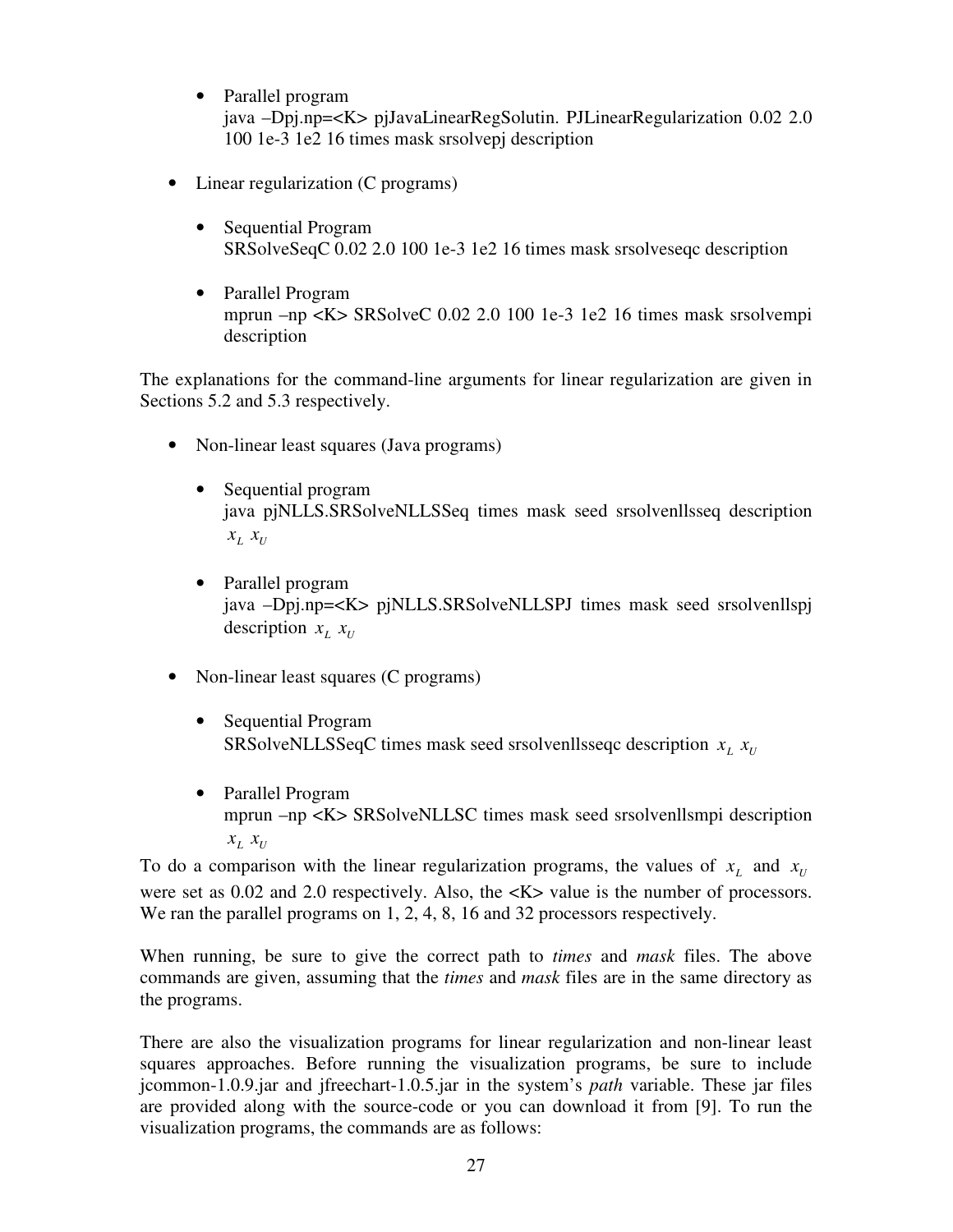• Histogram program (Java program)

java Histogram <a>

Here  $\langle$ output file $(s)$  > are the output files provided (There can be more than one output file.). Thus, from the above, if we provide srsolveseq file, then the above command would look like – java Histogram srsolveseq

• Distribution and density plots (Java programs)

The Density plot has a *window* parameter (as explained in Section 6.2.2). SRSolveNLLSRead.java implements both distribution and density plots. The command line for running is –

java pjNLLS.SRSolveNLLSRead < output file(s)  $x_L x_U$  ω.

The values we used to run the program were  $x_L = 0.0$ ,  $x_U = 2.0$  and  $\omega = 0.08$ . Here  $\langle$ output file(s)  $>$  are the output files provided (There can be more than one output file). Thus, from the above we can provide srsolveseq file as <output file(s)> parameter.

# **10 Appendix – B (Developer's manual)**

In the source code, there are 4 directories –

- 1) pjJavaLinearRegSolutin Contains source code for the sequential and PJ implementation of linear regularization algorithm.
- 2) MPILinReg Contains source code for the sequential and MPI implementation of linear regularization algorithm.
- 3) pjNLLS Contains source code for the sequential and PJ implementation of Non-linear least squares algorithm.
- 4) MPINLLS Contains source code for the sequential and PJ implementation of Non-linear least squares algorithm.

Also, *times* file and *mask* file are present in the source code. The linear regularization histogram Java code is present in pjJavaLinearRegSolution folder and distribution/density Java code file is present in pjNLLS folder.

For the java code folders pjJavaLinearRegSolution and pjNLLS, the compiling can be done as –

- javac pjJavaLinearRegSolutin/\*.java
- javac pjNLLS/\*.java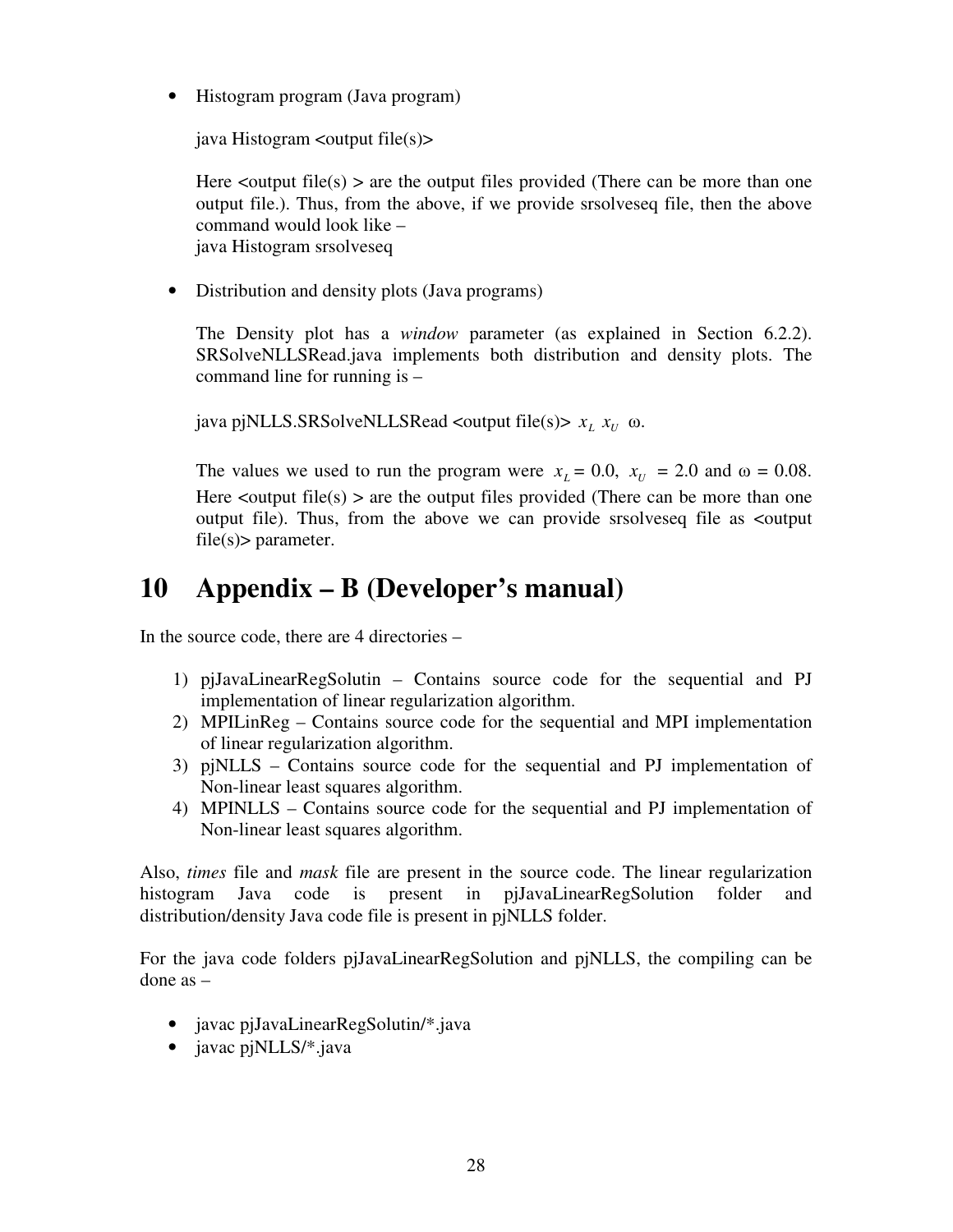Within C code folder MPILinReg, there are two other folders SeqCLinearRegSolution and MPICLinearRegSolution. For these two , the compiling can be done from within the folder as:

- mpcc –lm SRSolveSeq.c –o SRSolveSeqC -lmpi
- mpcc –lm SRSolveC.c MriInput.c MriOutputWriter.c NonNegativeLeastSquares.c –o SRSolveC –lmpi

Within C code folder MPINLLS, there are two other folders SeqCNLLSSolution and MPICNLLSSolution. For these two , the compiling can be done from within the folder as:

- mpcc –lm SRSolveNLLSSeq.c –o SRSolveNLLSSeqC -lmpi
- mpcc -lm SRSolveNLLSC.c MriInput.c MriOutputWriterNLLS.c LinearSolveGJ.c NonlinearLeastSquaresLM.c -o SRSolveNLLSC –lmpi

### **References:**

- 1. Basics of MRI -- http://neuroland.com/neuro\_images/mri\_basics.htm
- 2. Joseph P. Hornak. Basics of MRI. In Rochester Institute of Technology Chemistry and Imaging Science. http://www.cis.rit.edu/htbooks/mri/
- 3. Joseph P. Hornak. Basics of NMR. NMR-MAIN. In Rochester Institute of Technology Chemistry and Imaging Science. http://www.cis.rit.edu/htbooks/nmr/bnmr.htm
- 4. Andrew P. Bak, Joseph P. Hornak, and Nan C. Schaller. From impractical to practical: Solving an MRI problem using parallelism. In Rochester Institute of Technology B. Thomas Golisano College of Computing and Information Sciences 2005 Conference on Computing and Information Sciences, January 2005. https://ritdml.rit.edu/dspace/bitstream/1850/423/1/ABakAbstract2005.pdf
- 5. Alan Kaminsky and Luke McOmber. Solving an MRI Spin Relaxometry Problem with Parallel Computing. In Rochester Institute of Technology B. Thomas Golisano College of Computing and Information Sciences 2005. http://www.cs.rit.edu/~ark/sr/sr20050627.pdf
- 6. Parallel Java Library at http://www.cs.rit.edu/~ark/pj.shtml
- 7. Message Passing Interface MPI Forums http://www.mpi-forum.org/
- 8. Histogram -- http://en.wikipedia.org/wiki/Histogram
- 9. JFreeChart -- http://www.jfree.org/jfreechart/